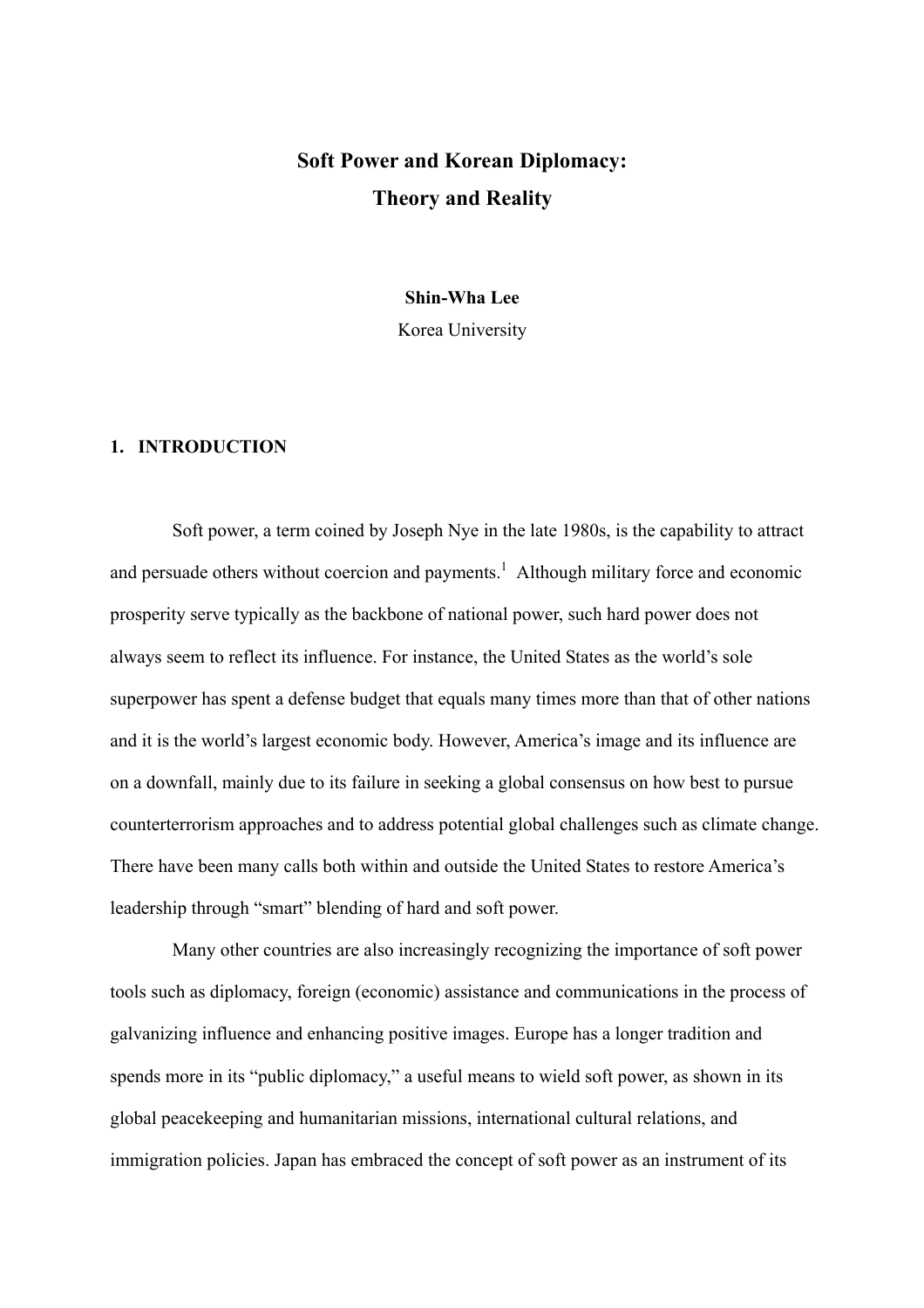foreign affairs and security policy under its constraints on the use of hard military power. Economically fast growing China began to increase its soft power potentials through culture, education, and foreign assistance. In recognition of culture as an indelible component of his foreign policy, Korean president-elect Lee Myung-bak aspires to build a "soft, strong power," especially by combining culture and technology into a "creative industry." These countries attempt to increase their capacity to strengthen soft attractive power, and at the same time integrate it well with the hard power of military and economic strength.

Despite its growing importance around the world, a universal definition of soft power is yet to be found, except that it is a form of national power based on ideational and cultural attractiveness which is intentionally or unintentionally utilized by actors in international relations to achieve strategic imperatives. As the conceptual gap broadens, soft power is incorporated into existing academic program and political institutions with considerable difficulty.

In order to overcome this deficit, this paper reviews ongoing discussion on soft power and specifies how it is identified, evaluated, and pursued in major states in international arena. With special emphasis on the case of Korea, the paper analyzes attractiveness of political institutions, economic model, social organization and culture of Korea and its contribution to the overall evaluation of the country's soft power in global relations. In addition, it discusses how governmental and nongovernmental roles have contributed to strengthening Korean soft power.

# **2. THEORETICAL PERSPECTIVES ON SOFT POWER**

Power refers to the ability to influence others to produce the outcomes you want. According to Robert Dahl, a prominent political scientist, "A has power over Bto the extent that he can get B to do something that B would not otherwise do."<sup>2</sup> Traditionally, a nation's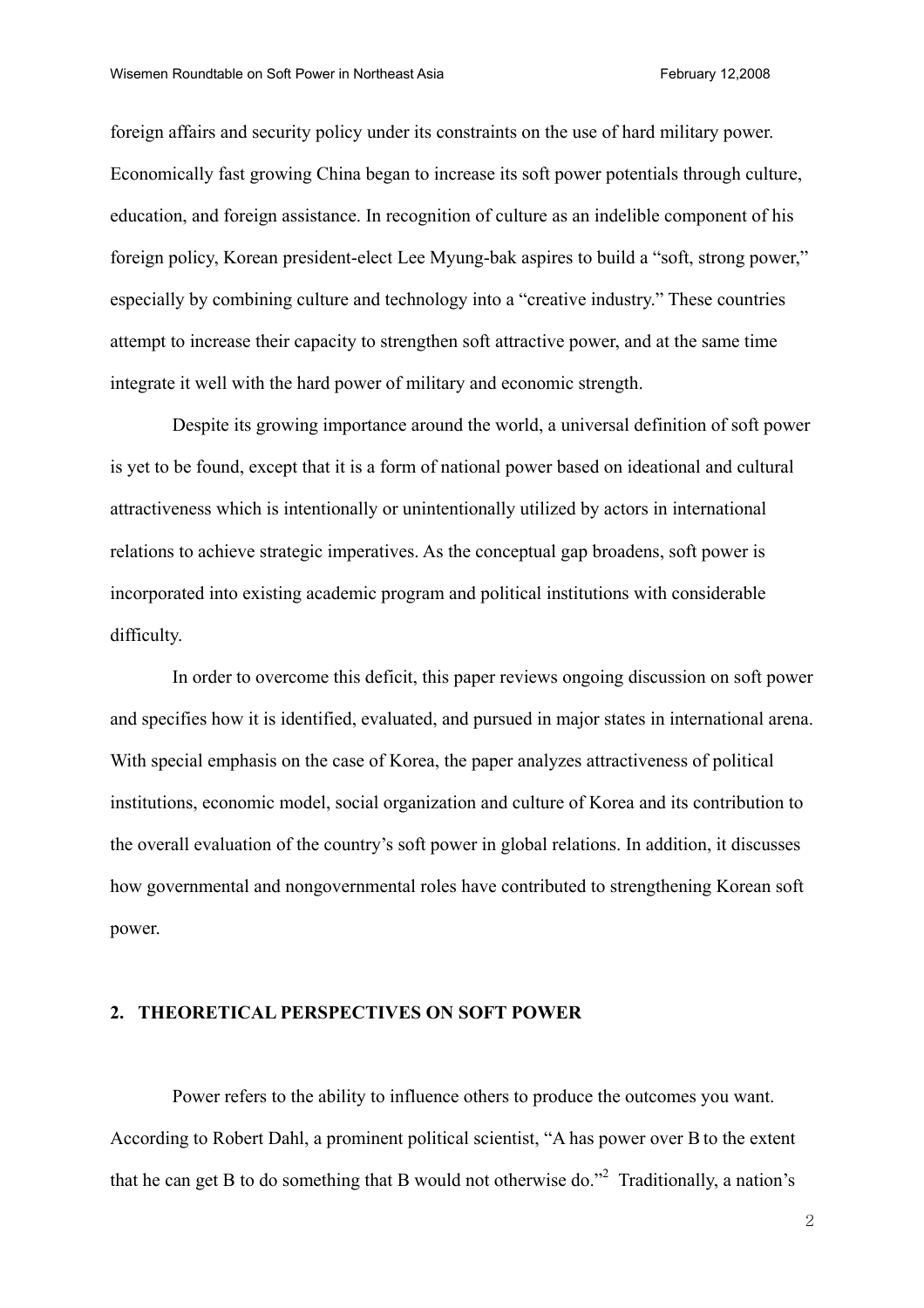power has been determined primarily by its capability to influence the behaviors of other states through coercion and economic incentives. The size of population, territory, military force, national resources and economic strength have thus been key factors in assessing national power. Countries have tended to heavily depend on the use of hard power that rests on force (sticks) and inducements (carrots) because it was the direct and tangible way of enforcing dominance in international relations.

While acknowledging the indispensable importance of hard military and economic power, Nye in his book *Bound to Lead*, published in 1990, added a third dimension to the concept of power, i.e. soft power. Soft power is the ability to attract and convince, not just command and coerce. It enables a nation to appeal to others' values, interests, and preferences rather than the dependence on carrots and sticks. Nye argues that "[i]f a state can make its power legitimate in the eyes of others, it will encounter less resistance to its wishes. If its culture and ideology are attractive, others will more willingly follow… In short, the universalism of a country's culture and its ability to establish a set of favorable rules and institutions that govern areas of international activity are critical<sup> $3$ </sup> because compatibility with other nations' value and interests is as important as the exercise of hard power to get what a nation wants.

According to Nye, in the global information age, "all three sources of power – military, economic, and soft – remain relevant, although in different degrees in different relationships." Yet, he argues that soft power is taking on increasingly more importance and relevance as countries engage in competitive politics of attraction, legitimacy, and credibility. He suggested there are three major resources of a nation's soft power: culture which attracts others, political values when it lives up to those values at home and abroad and its foreign policies when others appreciate it as legitimate and moral.<sup>4</sup>

Nye's conceptualization is by no means the only or the definitive explanation of power. For example, earlier than Nye, Kenneth Boulding in 1989 used the terms "threat,"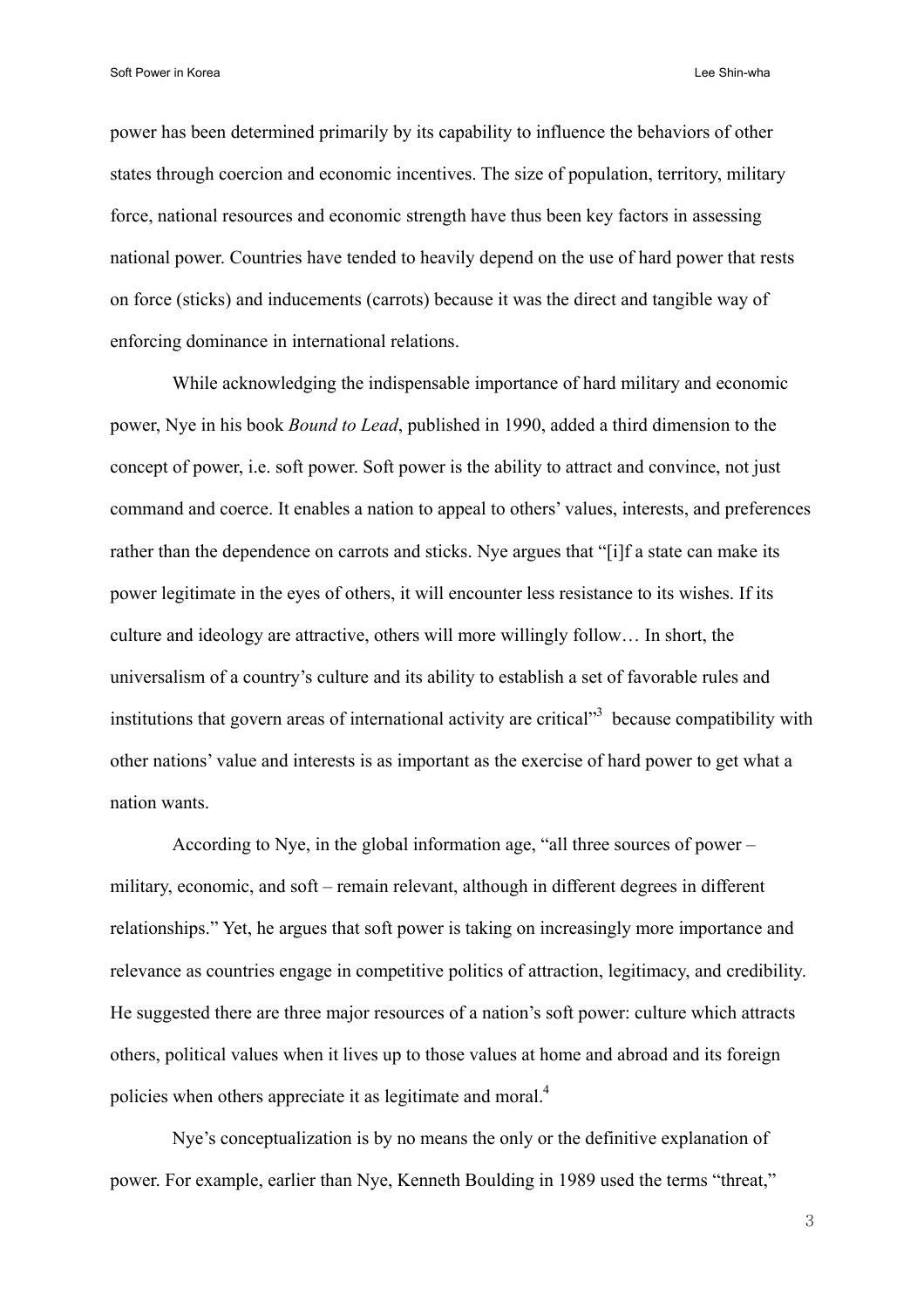"exchange" and "integrative" power for similar purposes, claiming that while the realist's focus tended to be placed on the threat power of coercion, "the evidence is very strong that integrative power is the most important of the three." From this perspective, threat power is coercive and destructive and exchange power is based on the dynamics of trade, mutual contracts and reciprocal cooperation, while integrative power has a more emotional and organic basis, where human relationships extend beyond respect into friendship and even  $love<sup>5</sup>$ 

Long ago, E.H. Carr already discussed about the importance of "power over opinion" and its close association with a nation's military and economic power. $6$  Among Hans Morgenthau's modes of exercising national power, policy of prestige provides some hint into understanding the implication of soft power in an anarchic world. Power, in and of itself, is not an end of a nation state, but a means to achieve prosperity and to guarantee survival. A state not only enforces its will to others by taking measures that accompany propulsion of resources on foreign soil, but also by relying on international reputation for having sufficient intention and capability to use its power. Morgenthau stated that "[i]n the struggle of existence and power, what others think about us [the image in the mirror of others' minds] is as important as what we actually are."<sup>7</sup>

Spontaneous submissions to one's will is the ultimate goal a state should achieve in interstate relations. Even under the two core assumptions of the realist approach, "international anarchy" and "state as a unitary actor,"<sup>8</sup> the exercise of material power is not always the most efficient way to realize a nation's ultimate goal. States should possess diverse means to confront diverse threats in different sectors and be alert to international morality and world public opinion to maintain its international status.<sup>9</sup>

A diversion of the "traditional" approach to international relations led by international institutionalists makes this point clearer. Accepting the realist assumption of international anarchy, institutionalists do not consider states unitary actors.<sup>10</sup> International relations are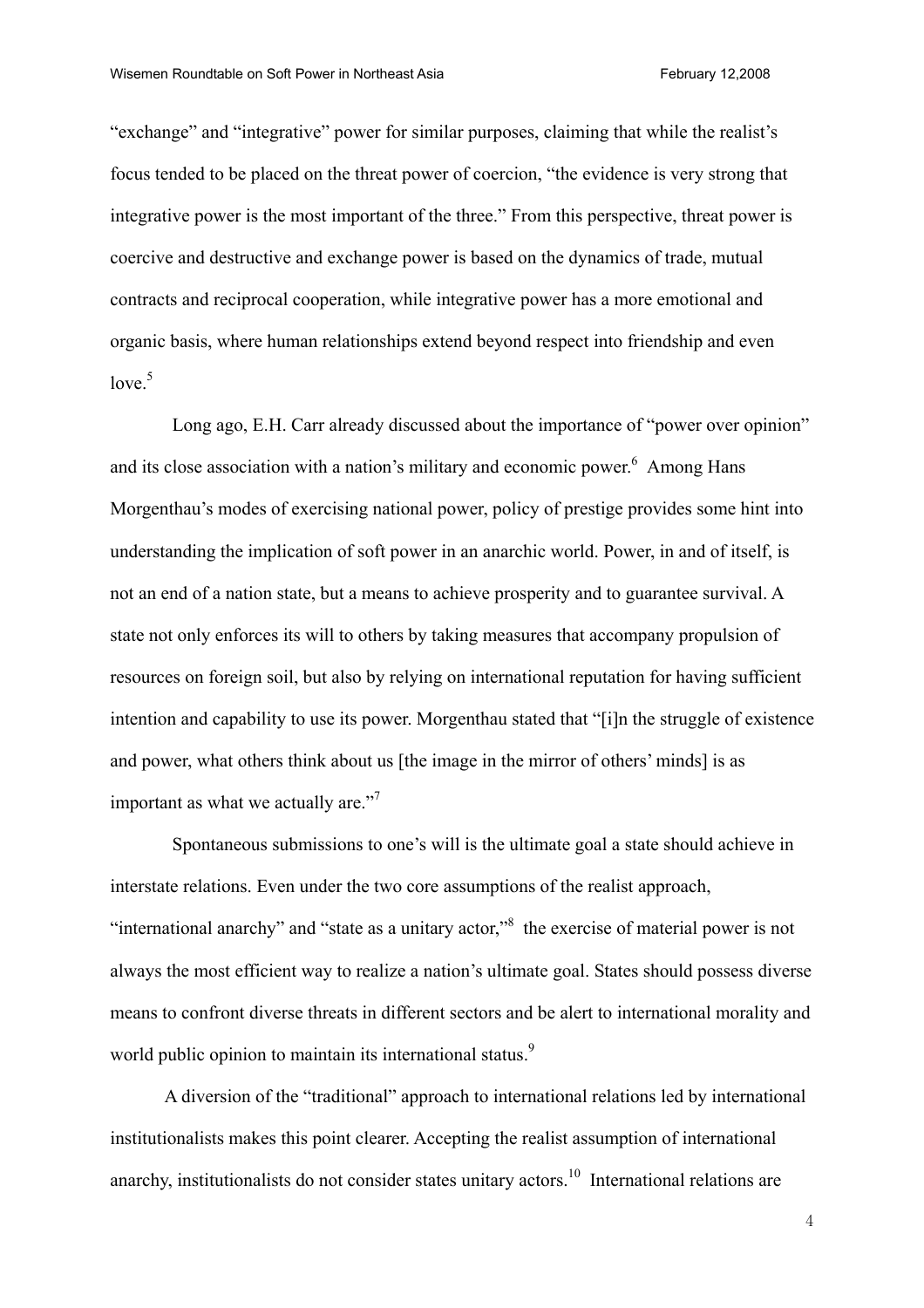conducted through a complex web of interactions among diverse actors in different sectors. Different "layers" existed in interstate relations, such as military, economy, energy, and environment, and some states possess more leverage in certain layers although their military clouts are weaker than others. Under intricate interdependence, resources other than military power can be more influential depending on time period, sectors, and issues. In this condition, soft power functions as a "tool" to achieve national imperatives by creating favorable international context or by inducing willing submission of other states to a country's own purpose. This soft power potential of a country would most likely expand if that country espouses a multilateral approach based on win-win mentality in its foreign policy.<sup>11</sup>

For instance, if a state, particularly a hegemonic power, can persuade other nations through diplomatic, cultural, ideological, and moral methods, this soft power is what makes countries around the world accept the rules and norms of a system primarily designed and operated by the hegemon and its allies, as well as what allows a hegemonic system to function without continuously relying on sticks, carrots, or violence.<sup>12</sup> Therefore, the concept of soft power is developed under the research program stemming from the realists' theory. It is a form of power intentionally utilized by actors in international relations to achieve national strategic imperatives.

In recent years, the idea of soft power has been further scrutinized by scholars and practitioners because of its possibility to function as a new means to increase the state's influence in international affairs and to upgrade its status. To its advocates, soft power is a "slower, surer, more civilized way of exercising in influence than crude force."13 In the age of globalization and information, winning others' hearts is crucial for the enhancement of international influence. For this, acquiring legitimacy in the pursuit of a nation's foreign and security policy should be prerequisite. Military force is essential to defeating states, but without legitimacy, a state is guilty of the misuse of hard power, alienating much of the world. Therefore, soft power, which rests on legitimacy and values, is regarded as an indispensable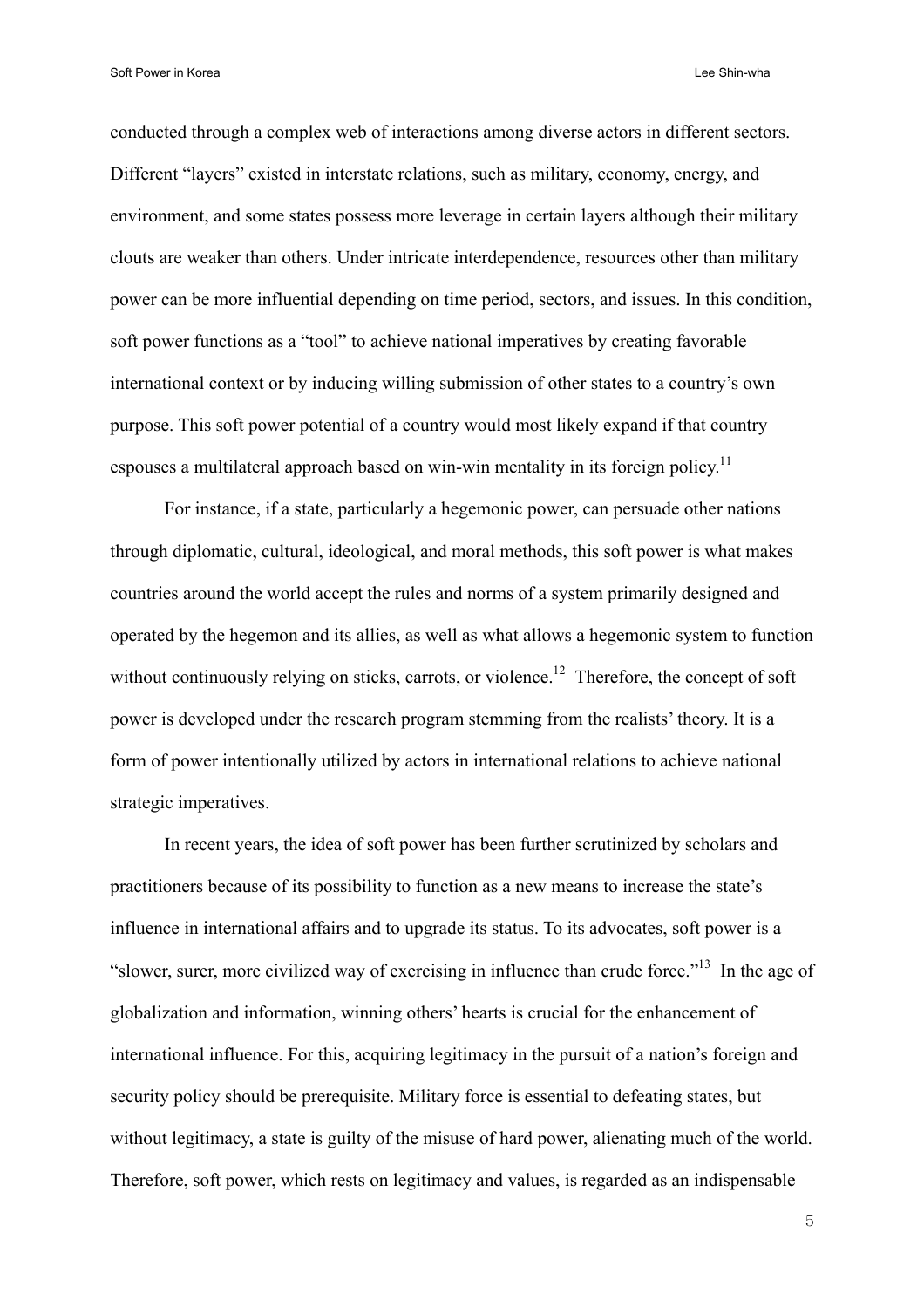complement to hard power. Yet, it is hard to make a universally accepted definition of soft power due to the following reasons.

First, more evidence needs to be documented to judge whether a nation wields soft power without hard power, or if the enhancement of soft power requires strong hard power, or a state's enormous hard power decreases its soft power. Nye stated that although hard power and soft power are closely inter-connected, the former may or may not increase the latter, and vice versa. Still, history shows that a state with gigantic hard military and economic strength has often neglected soft power by exercising coercive measures to achieve its desired outcomes. The former Soviet Union's invasion and crackdown on Hungary in 1956 and Czechoslovakia in the 1968 were cases in point.<sup>14</sup> The Bush administration has been criticized for disregarding soft power in its prosecution of the war on terrorism and a conflict with Iraq.

Meanwhile, some realists argued that a nation's hard power such as material success and influence is the bedrock of its soft power of culture and ideology.<sup>15</sup> Unless a nation is equipped with sufficient military capabilities and material resources, the exercise of its soft power only creates a hollow voice in international affairs. To these realists, "it was safer to be feared than to be loved," as Machiavelli said. However, given that strong hard power does not always translate into global influence, the success of any power resources depends on "context" and trends of international relations. As noted in the commission report by the Center for Strategic and International Studies (CSIS), which were co-chaired by Richard L. Armitage and Nye, "it is better to be both feared and loved."<sup>16</sup>

 Second, countries have different objectives and strategic priorities to employ soft power tools. While all states possess certain aspects and amount of soft power, they manifest it differently under diverging international environment and domestic politico-economic development. States tend to seek soft power in the areas where they found comparative advantage. If the U.S. soft power was one based on its global hegemony, aiming for the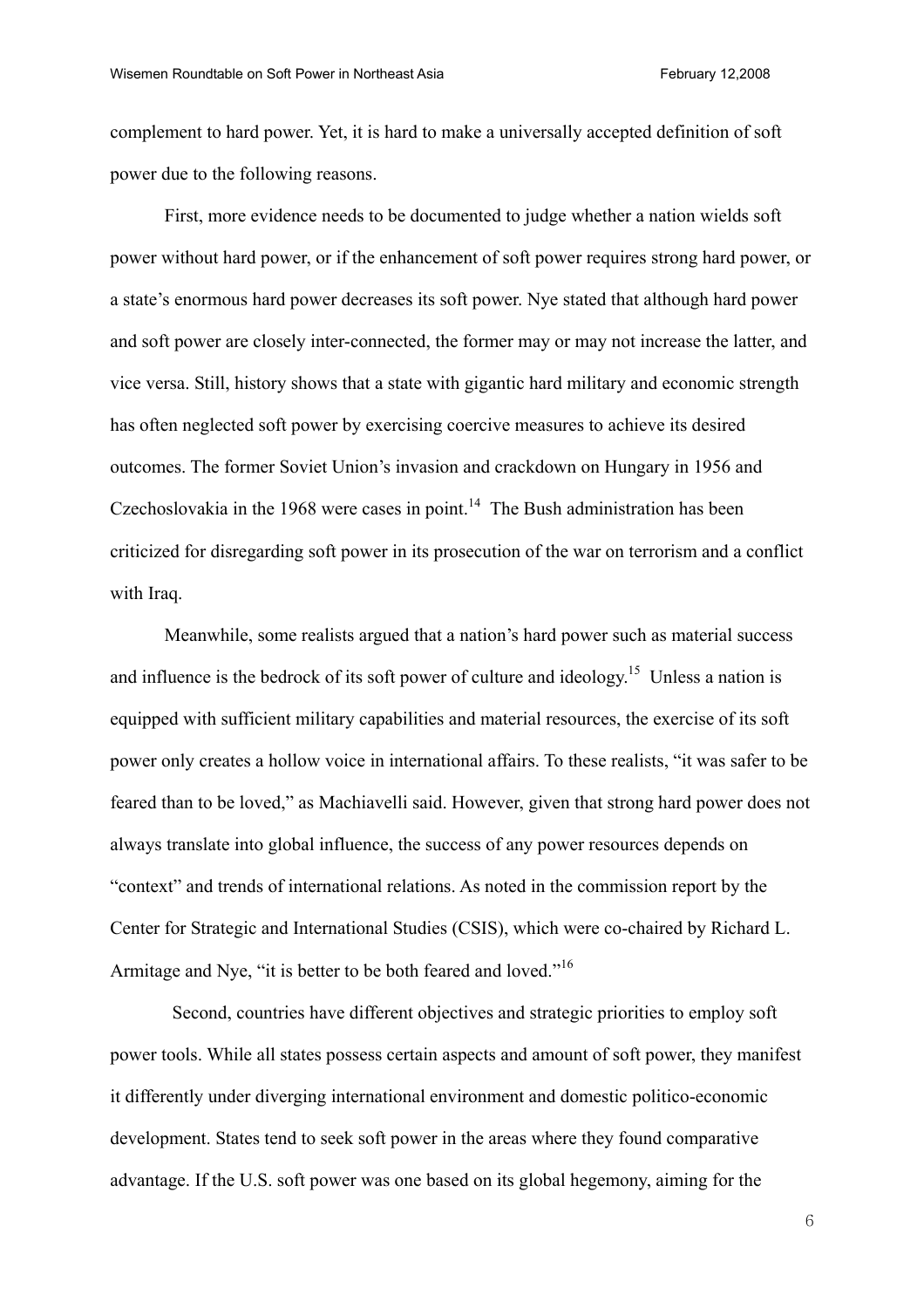restoration of its inspirational leadership, other states found their attractiveness in their economic competitiveness, leadership in international institutions, or culture and the way of life. That is, those who are militarily and economically powerful, like the United States, enhance cultural, ideational and institutional resources to produce more influence and take steadfast leadership in global affairs whereas those who are less powerful exert these resources to make up for a deficit in hard power.<sup>17</sup> Also, soft power can contribute to securing the peace by offering ideological and cultural means to help absorbing emerging new powers into the established system and reduce the possibility of violent conflicts between the hegemonic power and the challengers.<sup>18</sup>

Here, Nye's concept of soft power can be criticized for its overemphasis on soft power as "the superpower's means to success in world politics." It is argued that having heavily focused on how the United States enhances its international prestige and influence, Nye failed to adequately deal with soft power of less powerful countries, which have different goals and strategies<sup>19</sup>

Third, the power of attraction in international relations is still elusive. Despite its increasing importance in agendas for national policy around the world, political leaders and policy makers often find it difficult to implement soft power as an effective instrument of foreign policy. Compared to hard power, soft power is a less direct and visible source of a nation's influence and consequently is a power that has considerable difficulty in projecting its immediate outcomes in dealing with global and regional challenges because it is "an accumulative effect of political, economic, social, and cultural developments over many generations" and requires long-term investment of human and material resources.<sup>20</sup> Also, there are limitations on successful implementation of soft power due to the mismatch between what a nation believes to be an effective projection of soft power and what other nations perceive it to be. For example, the U.S. humanitarian and state-building assistance in war-torn societies is often viewed as an attempt to legitimize its hard power operations in global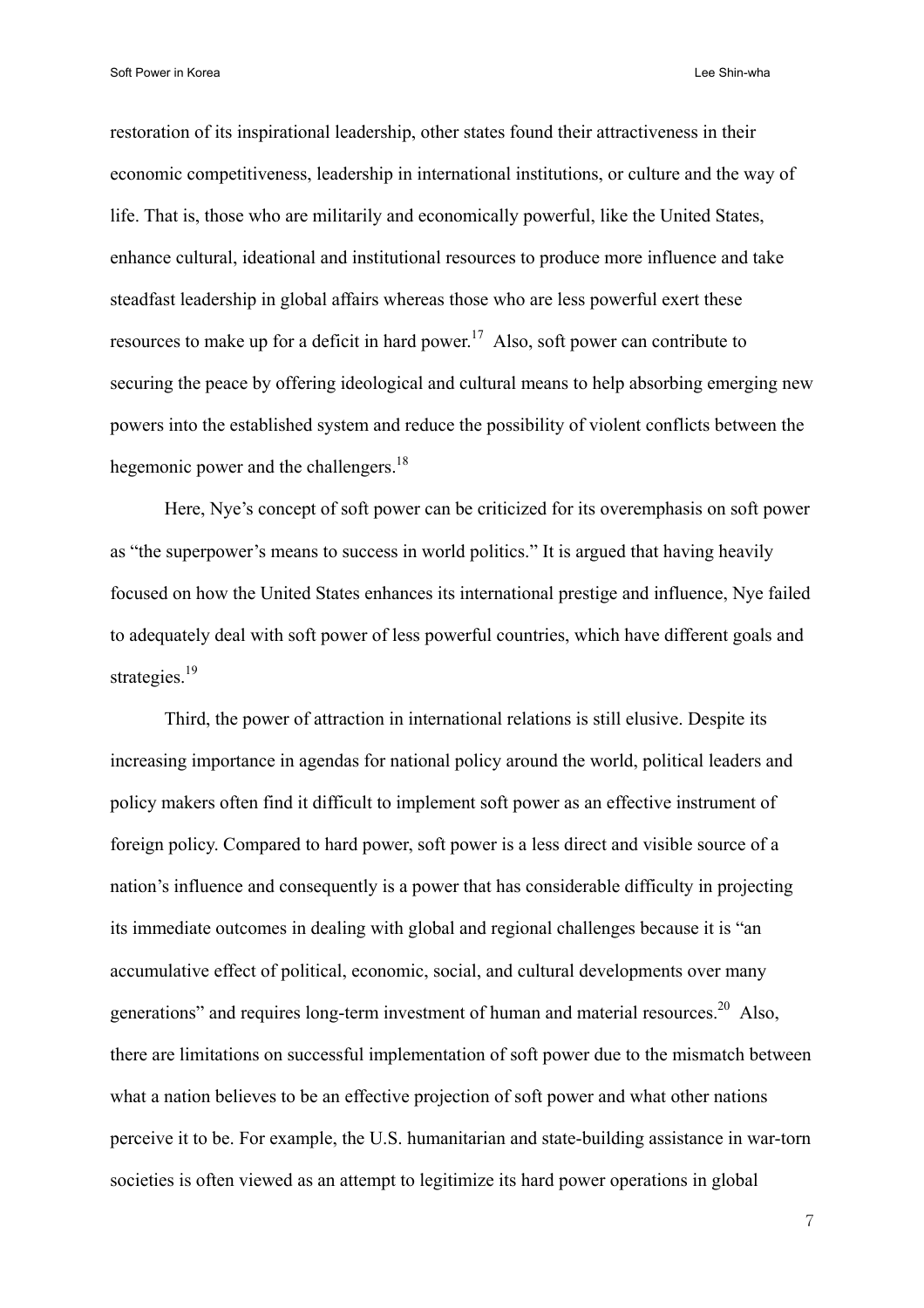security.

Another challenge in the pursuit of soft power relates to the emergence of diverse actors in international relations. In coping with post-Cold War world affairs, the roles of 'unofficial' actors including non-governmental organizations (NGOs) have become as important as that of official actors such as governments. While hard power resources come mainly from governments, soft power is largely exerted by various actors including private sectors and civil societies. It is particularly true when a nation's "attractive power" such as its movies, publications and consumer products, is drawn from citizens and commercial sectors, which are often beyond the control of political leaders and policy makers.

Fourth, the concept of soft power can arouse doubts over the feasibility of the operational implementation of the concept since it is not easy to measure a nation's soft power capacity. Soft power is more than mere cultural power and includes its political values and ideas, educational and socio-economic systems, and legitimate national policies as accepted by other nations and people. Nye highlighted science and technology as a key condition of soft power because they provide effective ways of promoting specific conditions of a country.<sup>21</sup> There have been academic endeavors to measure countries' images and influence in international relations through multinational surveys of public opinions. Chicago Council on Global Affairs (CCGA)'s reports on global views, in partnership with Asia Society and Japan Economic Foundation, as well as the ongoing joint research by the CCGA, the Korea Foundation, and East Asia Institute, are good examples of attempts to assess soft power through a study of U.S. and Asian public opinion and its implications for international order.<sup>22</sup>

There are three major dimensions - cognitive, affective, and normative – in measuring a nation's image, prestige, and influence. The cognitive dimension refers to how other nations evaluate a state's image and standing in international affairs through the level of education, science and technology, attractiveness of mass culture, rich history of cultural heritages, tourism, social equity, political stability and social order, governmental transparency,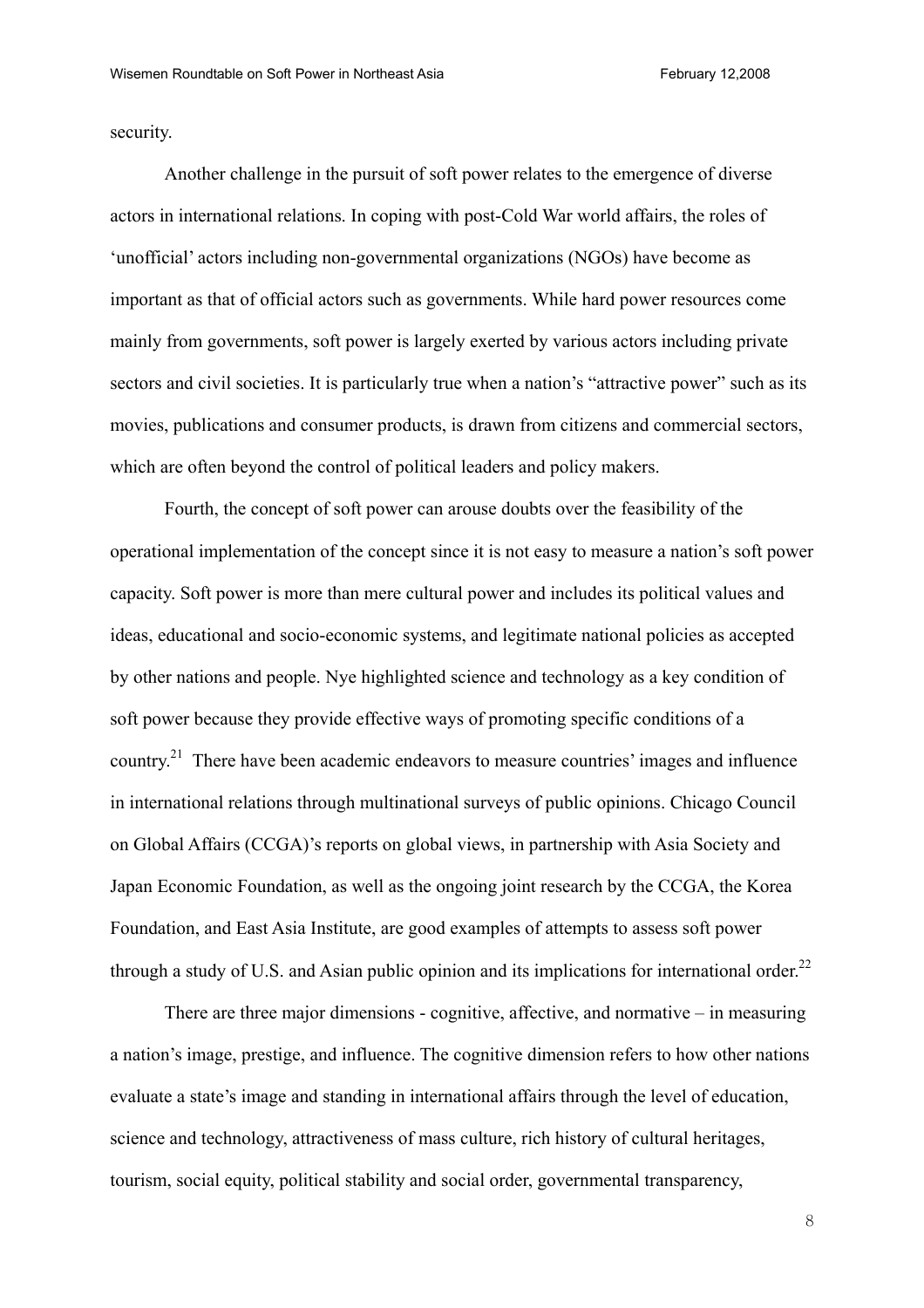environmentally sustainable practices, availability of modern medicines and treatments, openness of opportunity to success, human rights records, friendliness, multiculturalism, religious freedom, etc. The affective dimension relates to whether other nations like or dislike a state despite its political, economic, military strength or weakness. The normative dimension reveals whether or not other countries regard a state's policy and international role as justifiable. For instance, although some observers argue that the U.S. war on Iraq is wrong (normative), they still can like the U.S. culture and political ideals (affective). Those who criticize U.S. foreign policy as unilateral (normative) and do not like the United States as a whole (affective) can still wish to have their children receive their college education in the United States since it is the most influential country in the world (cognitive).<sup>23</sup>

In spite of these scholarly efforts to form criteria in determining a country's reputation and influence, several questions still remain unanswered: How can we describe the persuasive, as opposed to the coercive military, dimension of a nation's foreign policy to get other countries to admire its ideals and to want what it wants? How can we quantify the level of soft power, which lies in the attractiveness of a nation's culture, political ideals, and policies? How can the international community, which includes both powerful and weak countries, generate universal norms and practices that benefit and are supported by all nations and people? These questions lead us to the conclusion that while the search for an adequate definition of soft power is important, an understanding of the complications and limitations to the use of soft power as an instrument of national policy is much more important in developing strategic thoughts, resource bases and tool kits to increase soft power potential of a country. Such efforts can be realized by pursuing a best possible mixture of hard and soft power.

In short, soft co-optive power enables countries with strong military and economy to reinforce their hard power and weaker countries to compensate for their shortage in hard power. In both cases, soft power cannot be overlooked until hard command power has been managed. Just like the soft power of a nation with little hard power is not recognized, a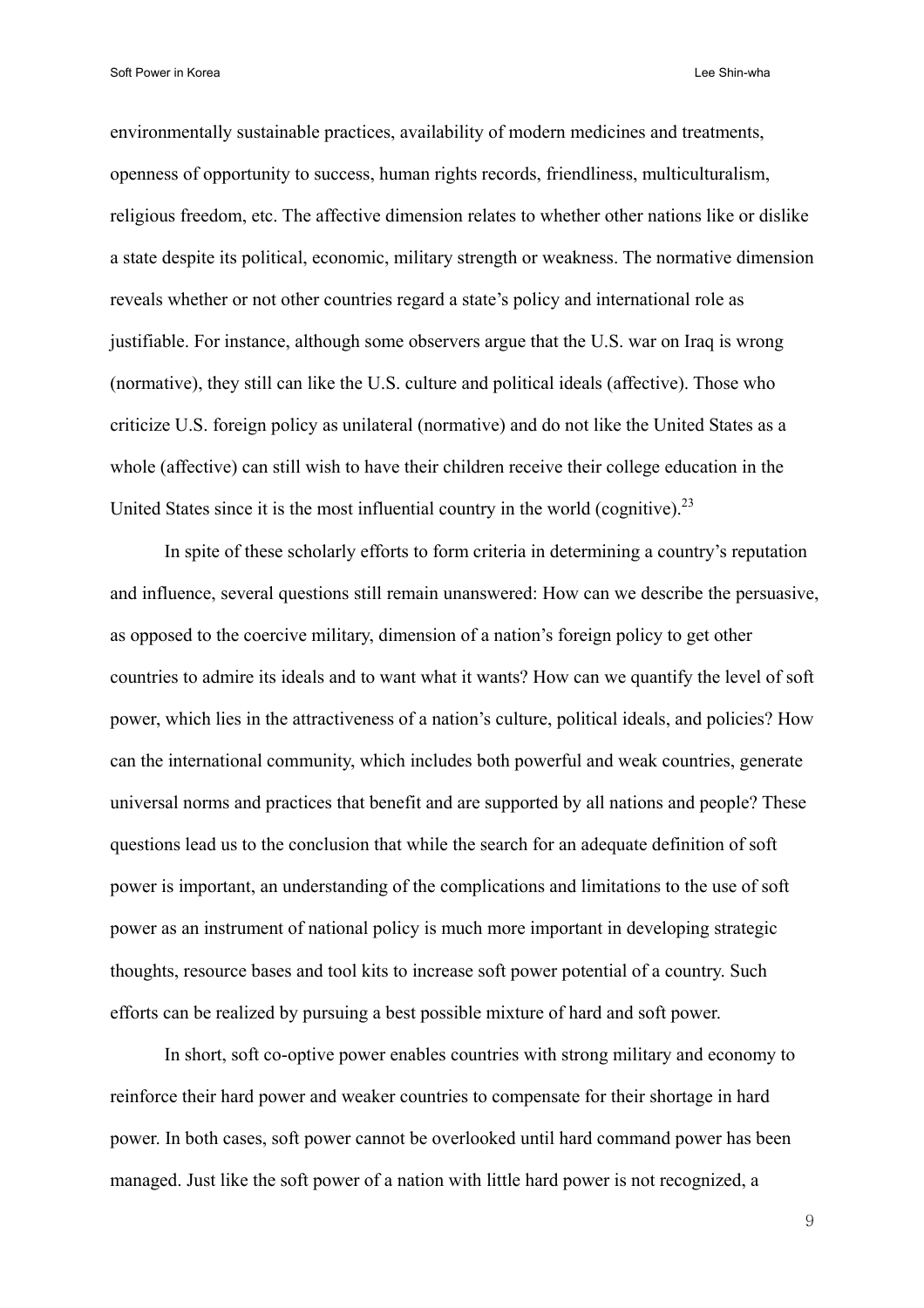country with no soft power has limits in employing hard power. This is why the emerging academic and policy community began to emphasize what is dubbed as "smart power." This integrates hard and soft power into a strategic plan for implementing foreign policy goals. The CSIS Commission on Smart Power suggested that in order to increase US influence and establish the legitimacy, the U.S foreign and security policy should focus heavily on alliances, partnerships, and institutions at all levels, as well as maintain strong military and economy.<sup>24</sup> The exercise of a smart power strategy is also relevant to other nations in exerting influence over other countries' preferences since this strategy will reinforce their soft power potential which complements their hard power components.

# *3.* **COUNTRY PERSPECTIVES ON SOFT POWER**

# *American Soft Power*

American soft power has worked under the U.S-dominant international power structure. When considering that the success of soft power depends on how well a state projects its national image and message, and on how that image and message is accepted by other states, the United State's status as a military and economic superpower in the world arena has proven to be one of the greatest sources of its soft power. As Susan Strange argued, this dominance has also helped the United States in forming the structure of international relations that works as the arena for interstate interactions in accordance with U.S. interest/intentions regarding not only military and economic affairs, but also normative issues $^{25}$ 

America's efforts during the Cold War years to build up its international standing and goodwill through a norms-based approach to global engagement would not have produced any tangible results if such efforts had not been supported by its economic and military strength. Despite controversies, American values including its legacy of idealism, democracy,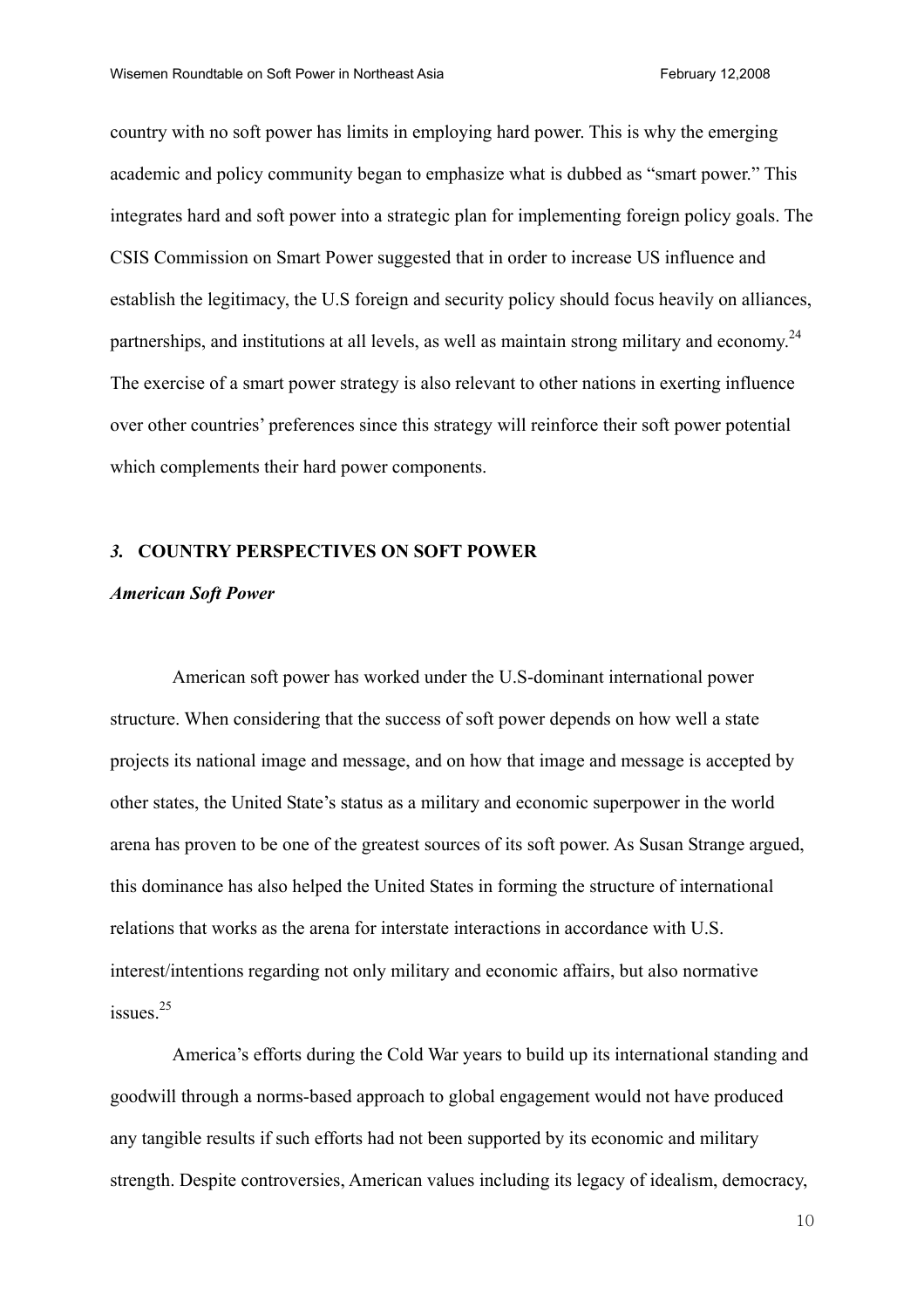human rights, rule of law, free market, etc., have become to be regarded as the "global standard"; and such leadership was largely viewed as legitimate through Washington's consultation and interoperability with its allies.

The source of America's soft power also comes from its distinctive culture. In particular, American "high culture" has substantially enhanced U.S. soft power by annually attracting more than half a million international students to come to the United States for further study that have in turn helped promote a better understanding and appreciation of American values and institutions among foreigners. In effect, the American education system has served as a good public diplomacy tool for the United States. Popular culture like Hollywood films, rock-and-roll music and popular sports has also contributed to the promotion of American images and values that are regarded as open, mobile, individualistic, anti-establishment, and pluralistic.<sup>26</sup> In addition, American brands such as Mickey Mouse, McDonald's, Levi's, and Microsoft have not only produced gigantic economic profits for U.S. companies, but have also been identified as symbols of American ideals - free market and democracy. As a result, the United States has become the best practitioner of soft power through its superpower status, and has become an ideological and cultural model for less powerful states to follow.27

At the same time, American soft power has helped the country promote its foreign policy objectives, most notably in maintaining its superpower status. Although the Soviet Union also enjoyed its strong soft power during the Cold War, which was drawn from the appeal of Communist ideology and the anti-imperialist struggle, much of its soft power assets were dissipated by its state-run propaganda, oppressive political structures and incompetent economic system, and could not compete with the West's attractive power in these areas. It is no secret that the essential causes of the Soviet Union's collapse originated from within and that America's victory in the Cold War was accredited to the effective implementation of both its hard and soft power.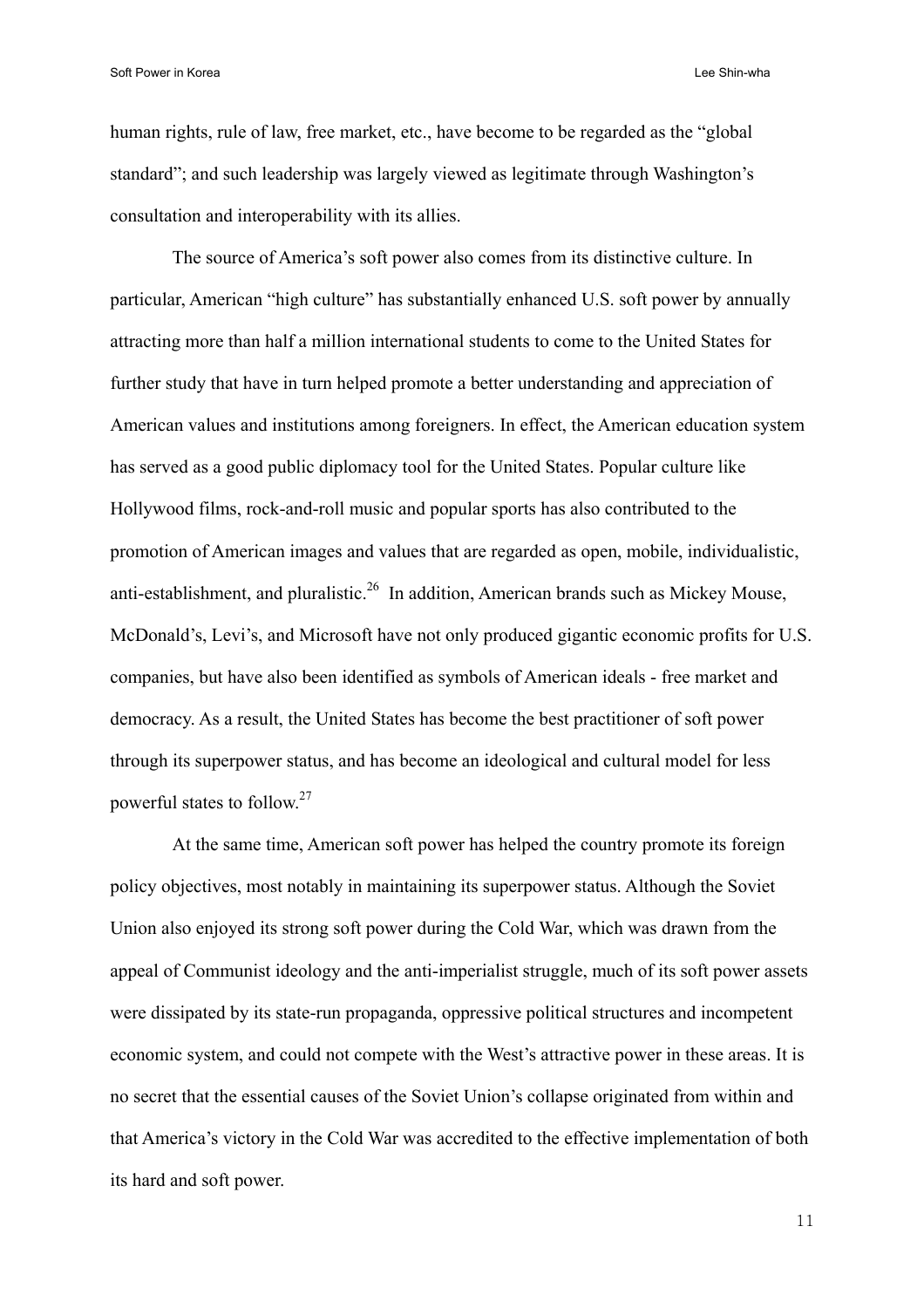Despite a degree of opposition to American policy, along with expressions of dissatisfaction with U.S. leadership, it was after the U.S. invasion of Iraq in 2003, however, that the positive impact of American images and messages were substantially undermined. U.S. disregard for international agreements and institutions, and its rejection of several international initiatives such as the Kyoto Protocol on climate change and the International Criminal Court, has further aggravated sentiments of anti-Americanism. The unilateral actions of the United States have further led to international opposition and U.S. isolation, which have also reduced the financial and operational support of its allies.

 Lately, voices criticizing U.S. unilateralism have also been raised within the American academic and policy community. Recently, the academic and policy community has worked to create a new vision and strategy to recover America's faltering national image, recognizing that the decrease of American soft power has led to the failure of various post-Cold War foreign policies. For instance, the CSIS team has proposed: strengthening alliances, increasing developmental and humanitarian aid to under-developed nations, investing in UN peacekeeping operations, consolidating multilateral capacity-building, creating innovative technology to combat climate change and contribute to energy and security, and expanding financial and human resources for public diplomacy.<sup>28</sup> The Report of the Princeton Project on National Security has also warned that the U.S. government should no longer assess the contemporary world through the event of 9/11. Identifying three strategic goals – a secure homeland, a healthy global economy, a benign international environment – the report also suggests the integration of hard power with soft power as an effective tool for promoting U.S. interests.29

It is encouraging to note that Robert Gates, incumbent Secretary of Defense, supports this proposal,<sup>30</sup> but the current American dilemma is that efforts to expand U.S. soft power that attempts to deliver "well-intended messages" is unlikely to improve the U.S. image if the government is the medium for propagating such messages. At the same time, it also remains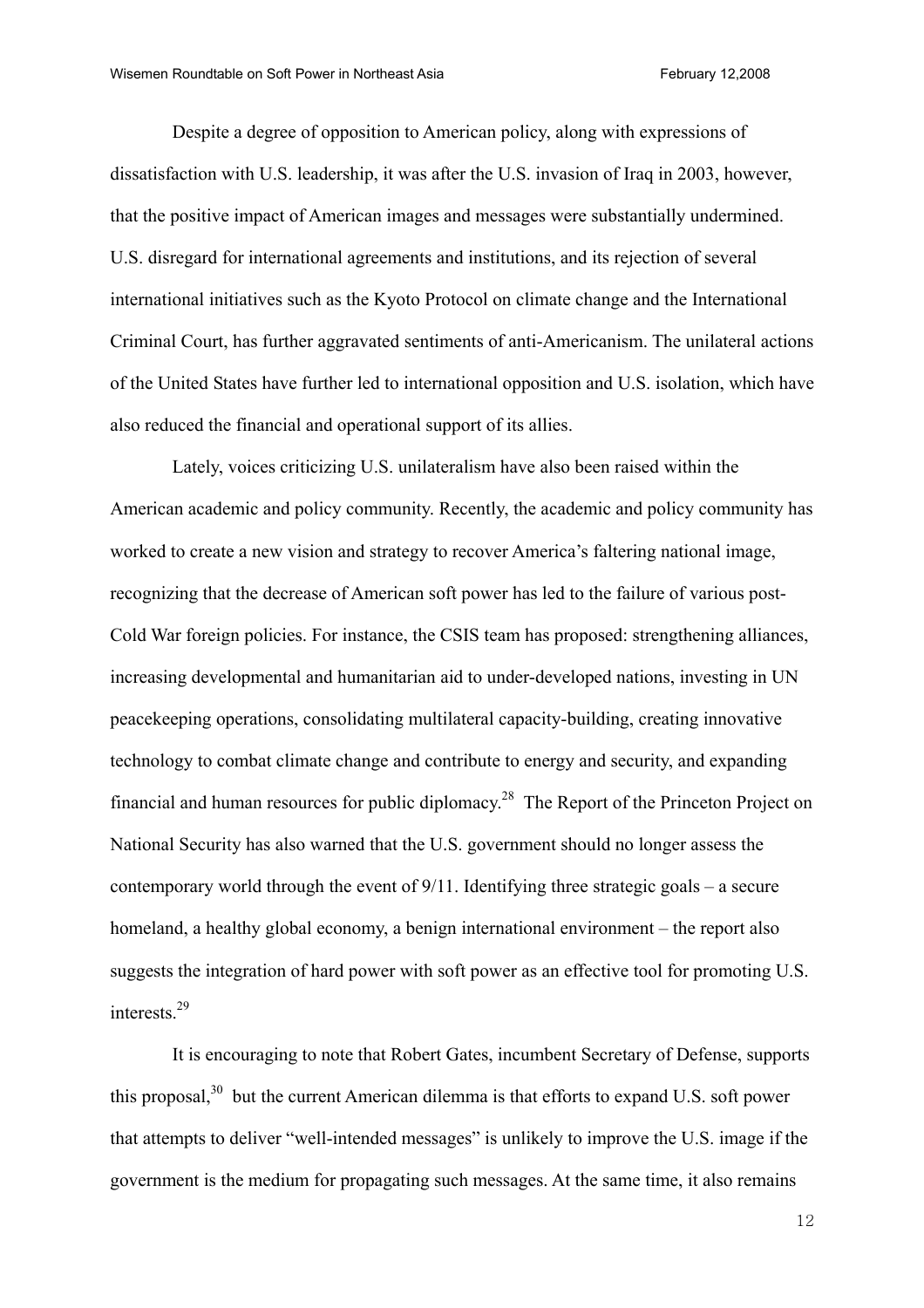to be seen whether the next U.S. administration will seek soft power strategies to genuinely reconcile with the rest of the world through its respect for diversity and internationalism, or simply use such strategies for interests of promoting its hard power.

# *Europe's Soft Power*

European countries, despite their relative disadvantage in hard military power compared to the United States (and the Soviet Union during the Cold War), have long taken pride on its soft power. Europe's renowned history and tradition in the arts, literature, classical music, football, fashion, and food, as well as its long tradition of providing charity and political asylum, its preference for multilateral cooperation, and its domestic policies on promoting democracy and human rights have a large appeal to people around the world.<sup>31</sup> European countries have also allocated the most money from their national budgets to spend on public diplomacy and international cultural exchanges. For instance, France spends an average of \$17 per capita on international cultural programs, whereas the United States pays only 65 cents.<sup>32</sup> Europe's role in promoting global issues, including concerns on the global environment and human rights, are reflected in comments by political figures like former Malaysian Prime Minister Mahathir, who had labeled such issue areas as "European values."<sup>33</sup>

With increasing discontent on U.S. leadership in the wake of the war on Iraq, the international community has started to pay more attention to the European Union (EU)'s constructive role in managing global troubles that range from counterterrorism to communicable disease eradication. Also, the continued process of EU enlargement has been regarded as a solid foundation for Europe's soft power, especially because the EU has maintained an open-door accession policy on countries, which are willing to accept the rule of law and make commitments to building a secular and free society. However, the failure of finding a solution to the division of Cyprus in 2004, and ongoing controversies that have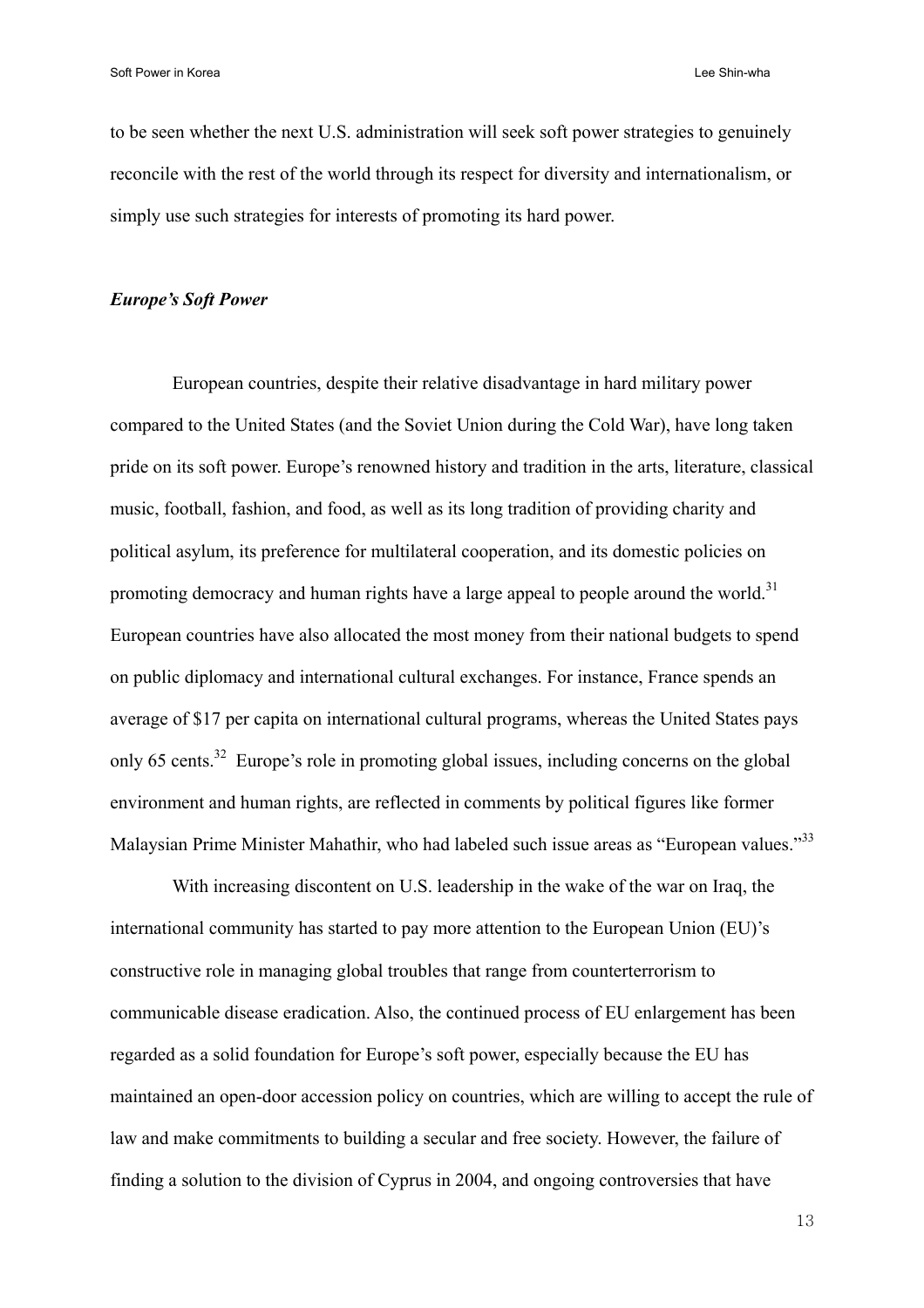complicated the accession process of Turkey still remain an obstacle to the reconciliation and reintegration of the entire region and presents a question on whether Europe's soft power could be employed to achieve such goals.<sup>34</sup>

In short, European ideas and non-military policies can contradict America's heavy reliance on its hard power. Nevertheless, Europe's public diplomacy and other soft power tools that have served to counter al-Qaeda and other terrorist groups have brought tangible benefits in achieving U.S. foreign policy objectives, especially considering that Islamic extremism is not merely a rebellion on American values, but Western values as well. Of course, the effect of such shared soft power between the United States and Europe, especially in areas on human rights and democracy, would depend on how much collaboration and tools are developed.

# *China's Soft Power*

 Asia is a fast growing and dynamic region with increasing potential resources for soft power. Among them, China's "charm offensive" has proven to be remarkably successful in attracting both its neighbors and distant countries. The country's unprecedented economic rise has enabled Beijing to lay the groundwork to become a major global power, not only through its growing military and industrial strength, but also through soft power tools such as foreign aid and investment, and cultural and educational exchange. "Skillful diplomacy" has also been devised to co-opt the interests of its neighbors, promote multilateral cooperation in the region, and expand China's influence on the world stage.<sup>35</sup> Taking advantage of American "policy mistakes," China's reliance on soft power is also used to convey a benevolent national image - which attempts to project the country as a model of economic and social success - and expand international alliances.<sup>36</sup>

At the regional level, China rivals Japan as the largest investor and donor in Southeast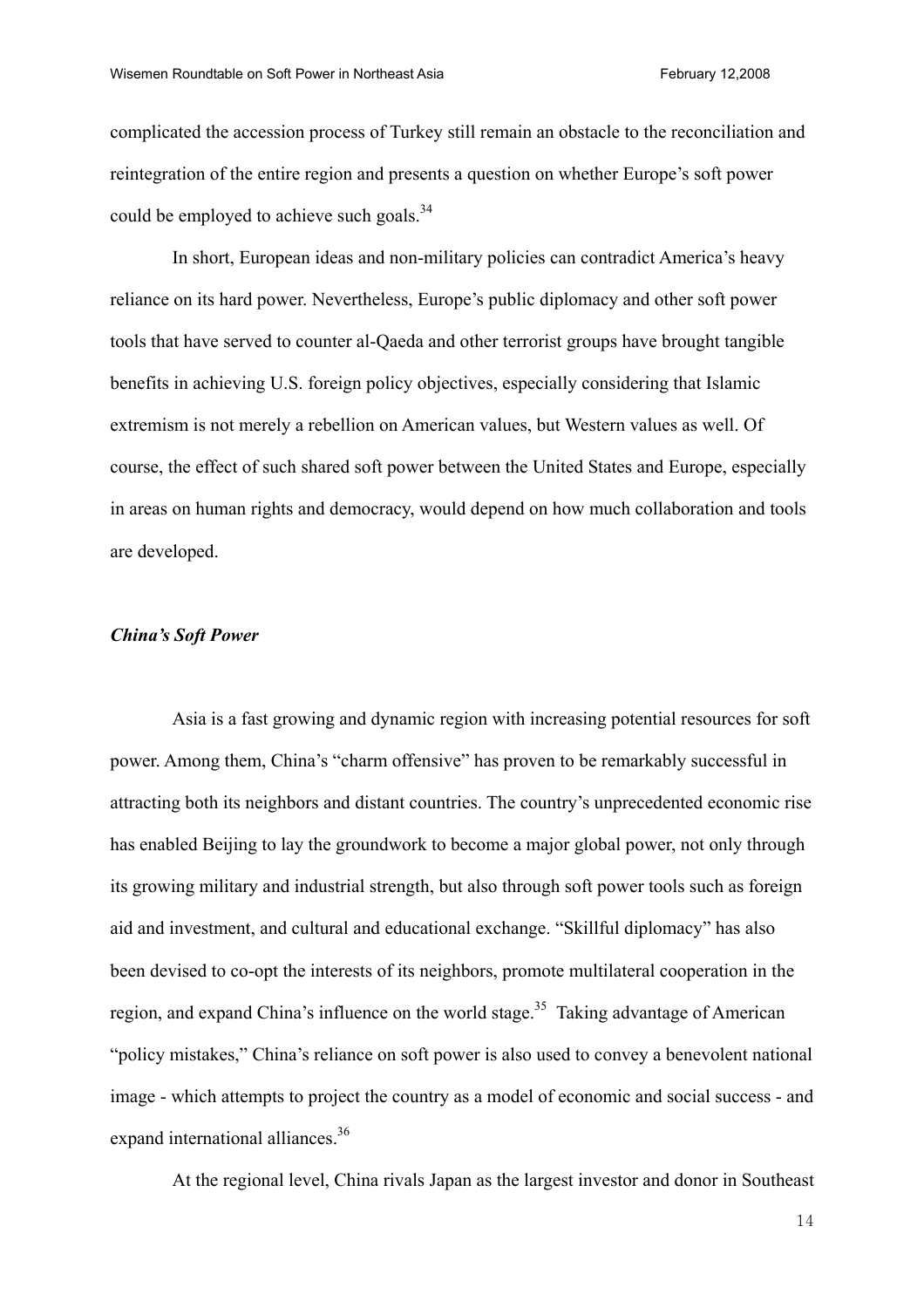Asia. With loans and aid, China has also wooed developing countries in Africa and Latin America, which are abundant in natural resources. It is now often argued that China will soon rival the United States in international influence. China is aggressively promoting its cultural and language study programs by directly funding educational programs abroad and increasing the number of international students coming to Chinese universities from 8,000 two decades ago to some  $120,000$  in  $2007^{37}$ 

 Beijing's declared principles of respect for national sovereignty and non-interference in domestic affairs - indicating that it will support other countries but will not interfere in their internal affairs, nor ask other governments what to do or not to do - are reassuring to leaders of countries where intervention seems to suggest regime change. At the same time, in order to reassure countries concerned with the "rise of China," Beijing has also declared that it would follow the course of peaceful development and contribute to building a "harmonious world" of sustainable peace and common prosperity.

China's soft power diplomacy has been so successful that several developing countries have started regarding China as a model for economic and social development. The "Beijing Consensus," as opposed to the "Washington Consensus" (which is often viewed as a unilateral, hawkish, neo-liberal policy), was disseminated with the release of Joshua Cooper Ramo, a former senior editor for the weekly newsmagazine *Time*. 38 Recent surveys in Asia, Africa, and Latin America also reveal "warmer" feelings toward China, as well as expectations on China's positive role in managing global and regional issues.<sup>39</sup>

From a long term perspective, however, the China model may backfire. First, authoritarian leaders in Africa have merely imitated China's means of political control, rather than investing in their own people or conducting substantive economic reforms. Second, there is continued anxiety on China's attempt to use its growing economic power to promote its military strength.<sup>40</sup> Third, as China becomes more open to the world with its economic growth, there is also the possibility that it could face a backlash from those who are opposed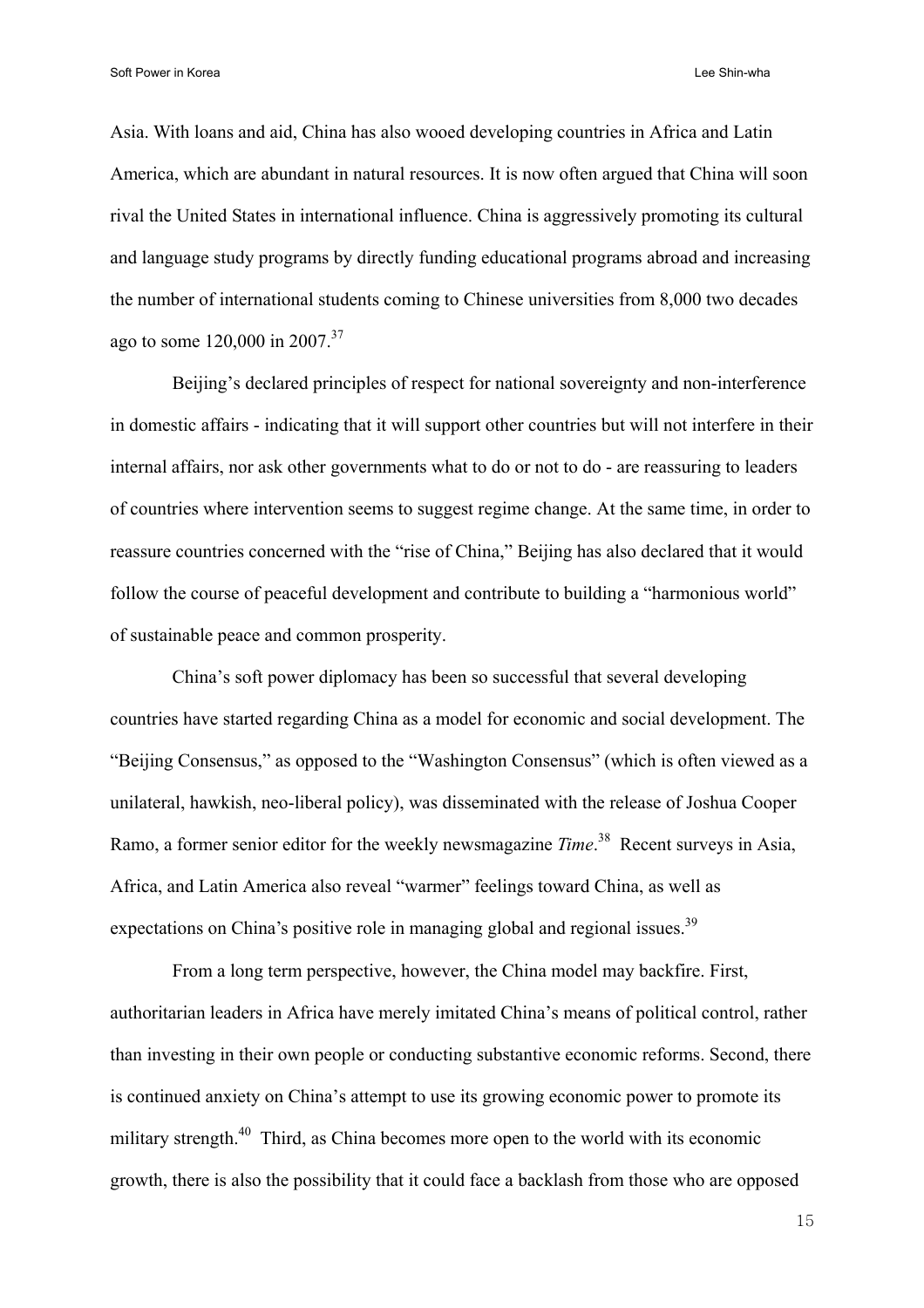to the political dictatorship, which could jeopardize its domestic order. Furthermore, China has been more recently suspected of its pursuit of a "new imperialism" in Africa, seeking to promote its economic self-interest in the form of increased access to natural resources and markets through investment and aid.<sup>41</sup> China's advocacy for multilateralism and regionalism could also be viewed as a smoke-screen, aiming to weaken the strong U.S.-Japan alliance and its influence in the East Asian region.

## *Japan's Soft Power*

As for Japan's soft power, Nye stated that it has the greatest potential soft power resources in Asia.42 Japan already has a rich reservoir of soft power. Its economic miracle is an object of admiration all over the world. Since the late 1970s, it has also attempted to increase its international influence by providing a great amount of official development assistance (ODA) to underdeveloped countries, particularly in Southeast Asia.

Japan was the first non-Western state that attracted the West with its high-tech products such as Toyoto, Honda, and Sony. Japanese art, music, design and food has served to expand the countries soft power assets by combining Japan's distinctive ancient and modern culture. Popular culture such as karaoke, animation and manga (comics) has also many international fans everywhere. Japanese economic success became a driving force for the resurgence of poverty-stricken Asia in the late  $20<sup>th</sup>$  century. The Japanese developmental model, which is based on state-initiated economic planning, was first adopted by Korea, Taiwan, Hong Kong and Singapore, and then by Southeast Asian countries. China and India is now following in their footsteps.

However, Japan's soft power on the whole falls far below in terms of achieving its desired policy outcome, i.e., promoting its national image and influence.<sup>43</sup> Japan's "cash"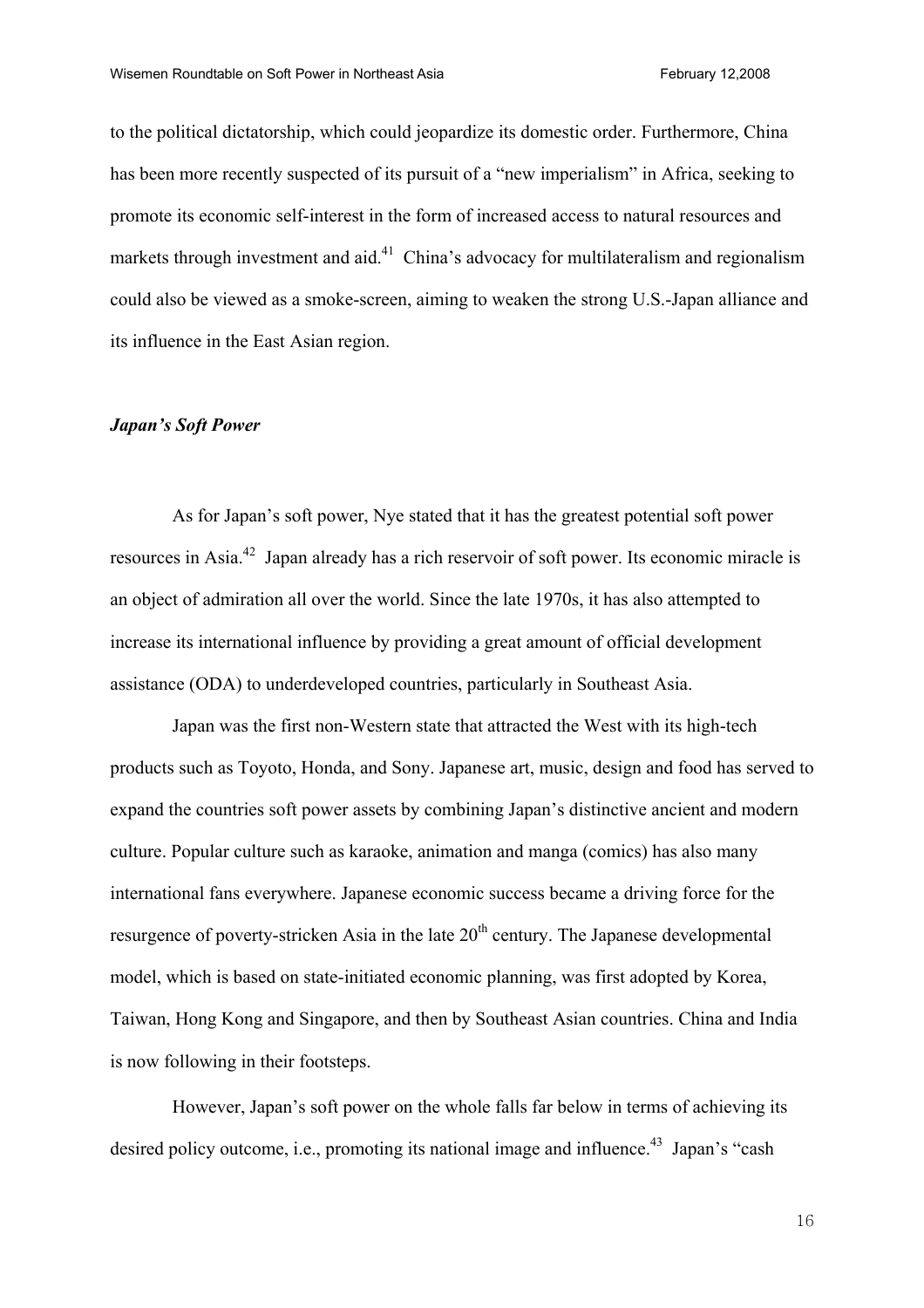diplomacy," both in realms of ODA performance and global peacekeeping activities, did not successfully galvanize its international reputation and influence. This reality is mainly associated with Japan's culture and society, which tends to be inward-looking compared to that of the United States and other developed countries.<sup>44</sup> A stretch of economic recession since the mid-1990s known as Japan's "lost decade" has also induced Japan to focus on domestic issues. Although this slump did not squander Japan's soft power resources and its global cultural influence in areas of consumer electronics and pop culture, Tokyo placed much of its soft power-related foreign policy (e.g., international investment and aid) to the backburner and heavily relied on its hard power alliance with the United States.

Also, Japan has long been reluctant to receiving immigrants. In view of the country's shrinking population due to a declining birth rate, the Japanese society needs to be more open and receptive to foreign immigration and business. Considering that English has become the universal language worldwide, the meager English language skills of Japanese people impede talented, qualified foreign populations to work and study in Japan. In order to develop worldclass educational institutions and internationalize its culture, Japan would need to invest on improving the English language proficiency of its people. Active cultural exchange and cooperation both at the governmental and civilian levels would also help other countries and people better understand Japan and thus enhance its image.<sup>45</sup>

With its economic recovery, Japan's soft power is expected to expand, as Prime Minister Yasuo Fukuda is eager to promote the country's national image during his tenure. Nevertheless, there are still limits to Japan's soft power, mainly because the country has not fully come to terms with its imperialistic past during the 1930-40s. While Germany has expressed its apology on its foreign aggression and has reconciled with its neighbors, Japan's 'unapologetic' foreign policy, manifested in the controversial Japanese history textbook issue and former Prime Minister Koizumi's visits to the Yasukuni shrine has posed an obstacle to the intra-regional reconciliation process. Over the past years, sentiments within China and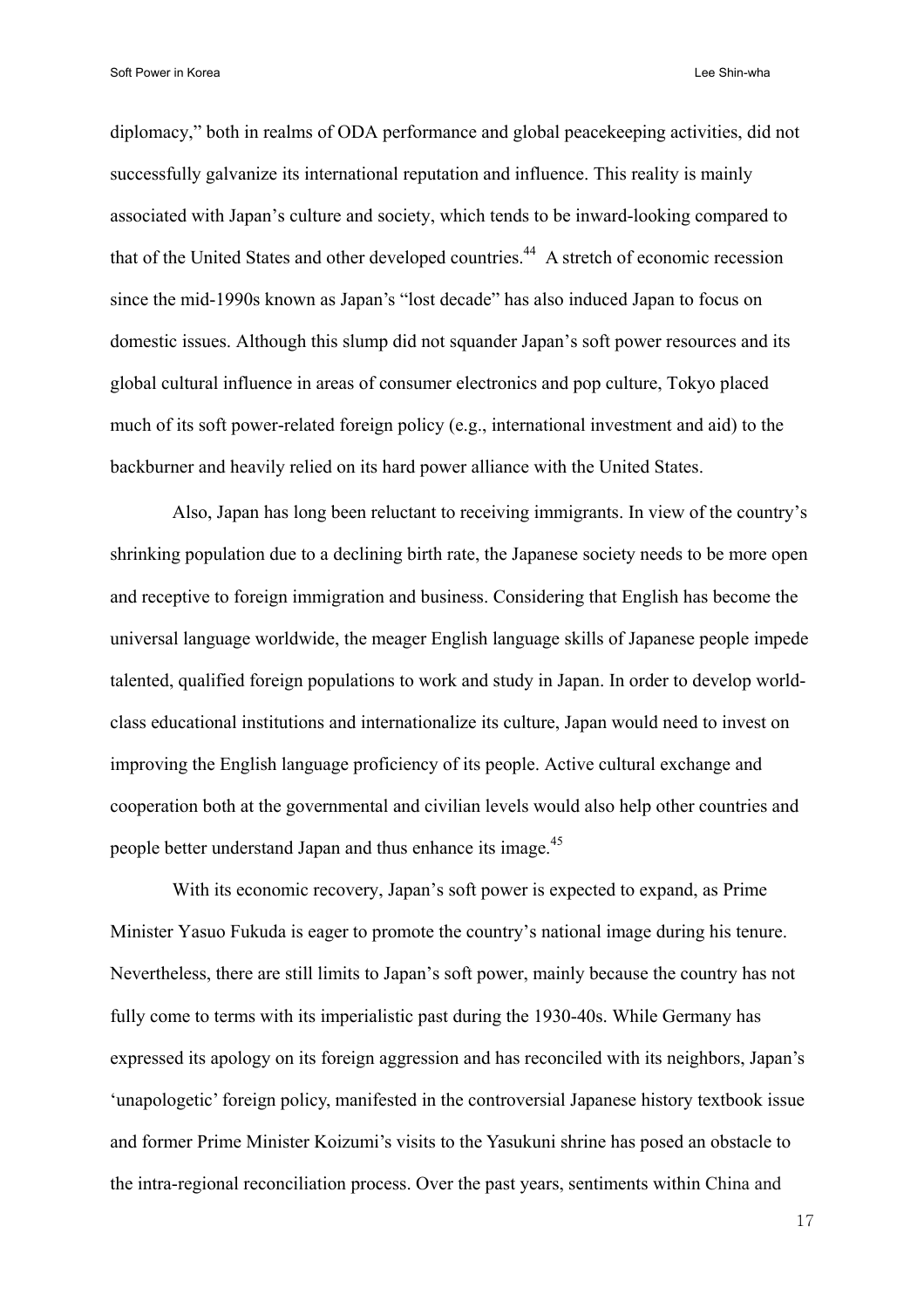Korea have increasingly focused on demonizing Japan for asserting its own role in the region and reminding both Koreans and Chinese of the history of Japanese colonialism.

On the Japanese side, it is argued that much of its efforts in economic, cultural and social exchanges have been made to compensate for the legacies of its past history, but Japan's good-intended messages have not had their full effect, mainly due to the suspicions of neighboring countries toward Japan. The aforementioned CCGA poll reveals that both Koreans and Chinese have anti-Japanese sentiments and have little trust of the country's actions. For example, 81 percent of Koreans surveyed have no or little trust in Japan's responsible leadership in the world and 66 percent believe Japan is playing a negative role in managing regional issues.<sup>46</sup> As a result, it will be difficult for Japan to use its soft power resources and public diplomacy to enhance its regional reputation and influence without resolving the history issue.

Given China's growing popularity and attraction to younger generations abroad, higher priority should be given to Japan's outward-oriented strategies to increase its capacity for soft power competition. On the other hand, Japan has a relative advantage, compared with China, since it is an open and democratic society that is more tolerant of intellectual freedom and more resilient to external influence. This could serve as a foundation to exercise smart power strategies of alliances, partnership and institutions to enhance both hard power and soft power capabilities.

In short, both China's and Japan's soft power strategies are closely associated with their long-standing goals, i.e., the attainment of regional leadership. Both countries regard soft power as a vital complement to its hard power capabilities in expanding their respective spheres of influence. Accordingly, Sino-Japanese rivalry over soft power, together with a military arms race on both sides seems inevitable, further complicating the regional dynamics. It is thus important to find and expand areas of cooperation where China and Japan could work together to promote regionalism, and more ideally, a regional community, which in turn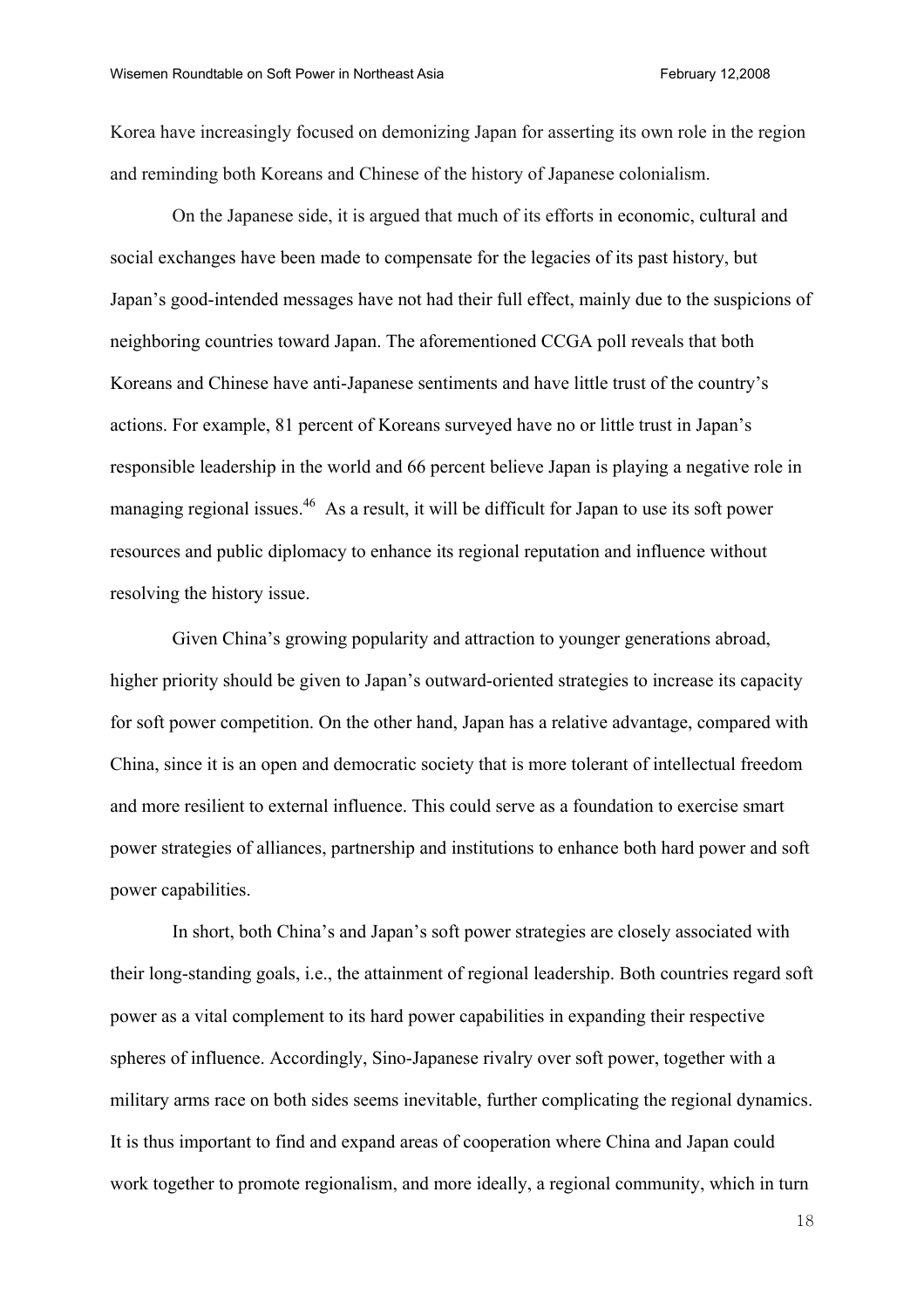benefits the two countries' domestic and foreign policy goals in promoting peace, stability and prosperity.

# **4. KOREA'S PURSUIT OF SOFT POWER DIPLOMACY**

One of the biggest sources of Korea's soft power is its obvious success in achieving economic development and democratization. South Korea's soft power appeal has grown during the past two decades thanks to its remarkable economic and technological success, as well as the successful hosting of various international events including the 1988 Olympics and 2002 World Cup. Korea's semiconductor and automobile industries are internationally renowned and *Hallryu* (Korean wave in English), which began with the export of Korean TV dramas, represents the popularity of Korean pop culture as a whole. This success is largely attributed to cohesive trends in the country's socio-economic development and international engagement.<sup>47</sup>

Organizations such as the government-funded Korean Foundation have greatly contributed to the expansion of Korean Studies abroad. Since its birth in 1991, the Foundation has worked towards promoting international understanding on Korea through academic exchange programs, which provide scholarships to foreign scholars and students in Korea, while it offers substantial financial support to establish Korean Studies programs in renowned universities abroad, as well as finance the world's leading museums to display Korean artwork, publish periodicals and books on Korea in foreign languages, and distribute books to overseas universities and libraries. These efforts have helped promote understanding and interest on Korean culture, language, arts, literatures, and current affairs abroad.<sup>48</sup>

 Korea, with president-elect Lee Myung-bak's emphasis on cultural power as a key element of Korea's foreign policy, is expected to develop strategies of globalizing Korean culture, which can serve as an effective conduit for reconciliation between East and West, and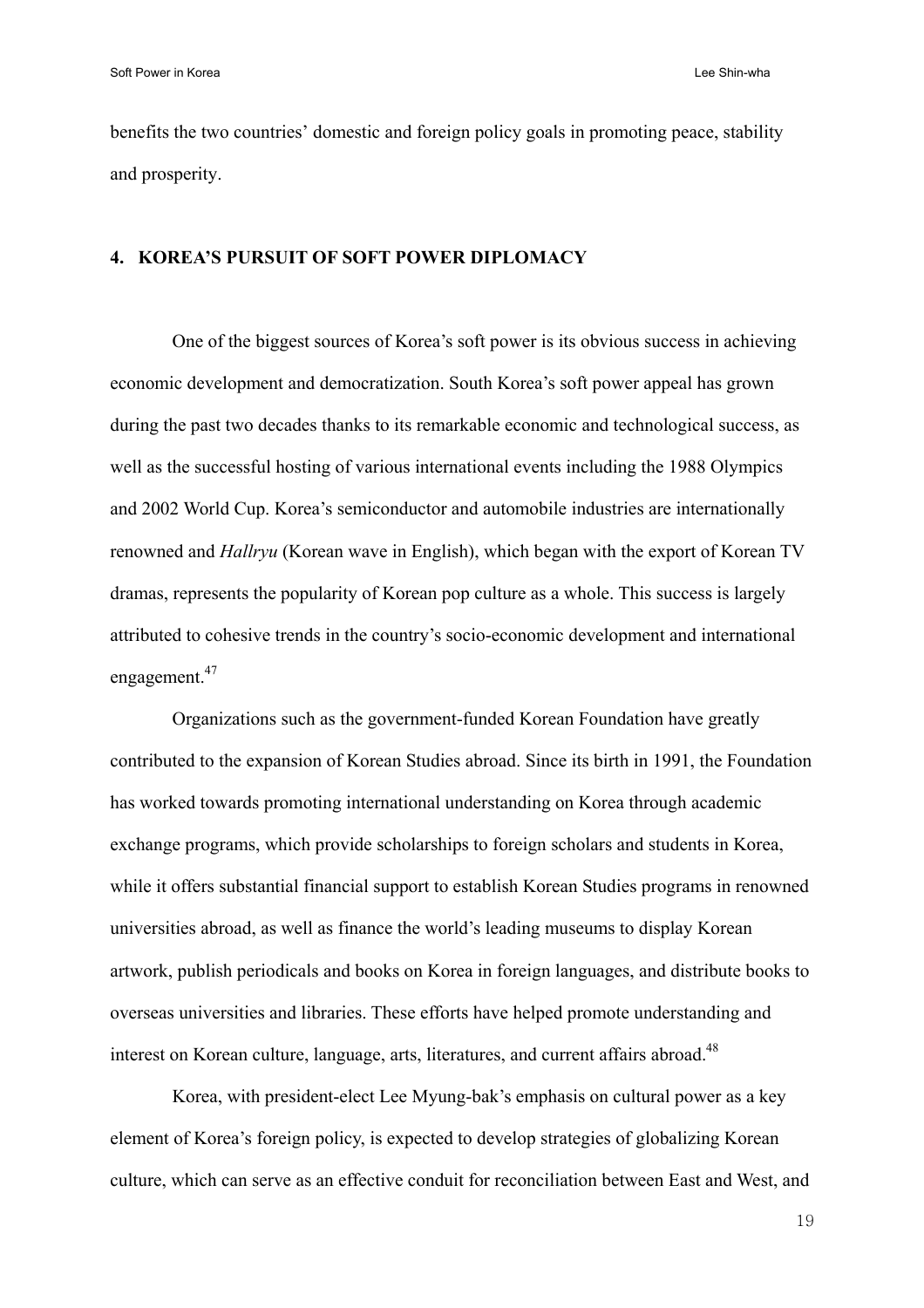between South and North through the Korean Wave, Korea's competitive IT industry, cultural diplomacy, and sports diplomacy. He also highlights the importance of "greater Asian diplomacy," pledging to expand an "Asian cooperative network" based on open regionalism. As a starting point, reconciliation will be sought with Japan on the basis of renewed and deeper trilateral cooperation involving the United States.<sup>49</sup> If this good neighbor policy yields a fruitful outcome, it will serve a double purpose of enhancing regional stability (hard power) and also promoting Korea's national image (soft power).

Korea's soft power initiatives need to be pursued in conjunction with hard power strategies. Seoul has long relied heavily on hard power, due to the political atmosphere on and around the divided Korean peninsula, as a direct and visible source of its national strength, despite the limits to what hard power could accomplish in promoting Korea's national image.

To some extent, this dilemma provided a momentum within the Korean academic and policy community to promote the "Sunshine policy," or a policy of engagement with North Korea, which has served as the principal official doctrine for dealing with the North under Presidents Kim Dae Jung and Roh Moo Hyun. Over the last decade, this policy has led Seoul to downplay hard power and actively embrace the Kim Jong-il regime through soft power, despite North Korea's "bad behavior" related to its nuclear weapons programs and human rights. This engagement policy is largely criticized for its naïve and illusive concept of *"Uri Minjok Kkiri* (Between Us Koreans)," which takes precedence over international coordination. This approach has resulted in a perception and policy gap between Korea and the United States regarding North Korea.

For soft power to produce tangible results on Korea's policy on North Korea, Seoul needs to be firm in demanding greater openness and reciprocity from Pyongyang.<sup>50</sup> Still, it will be a tall order for Korea's incoming administration to find a right balance between soft power (engagement and persuasion) and hard power (deterrence and "no aid") in inter-Korean relations.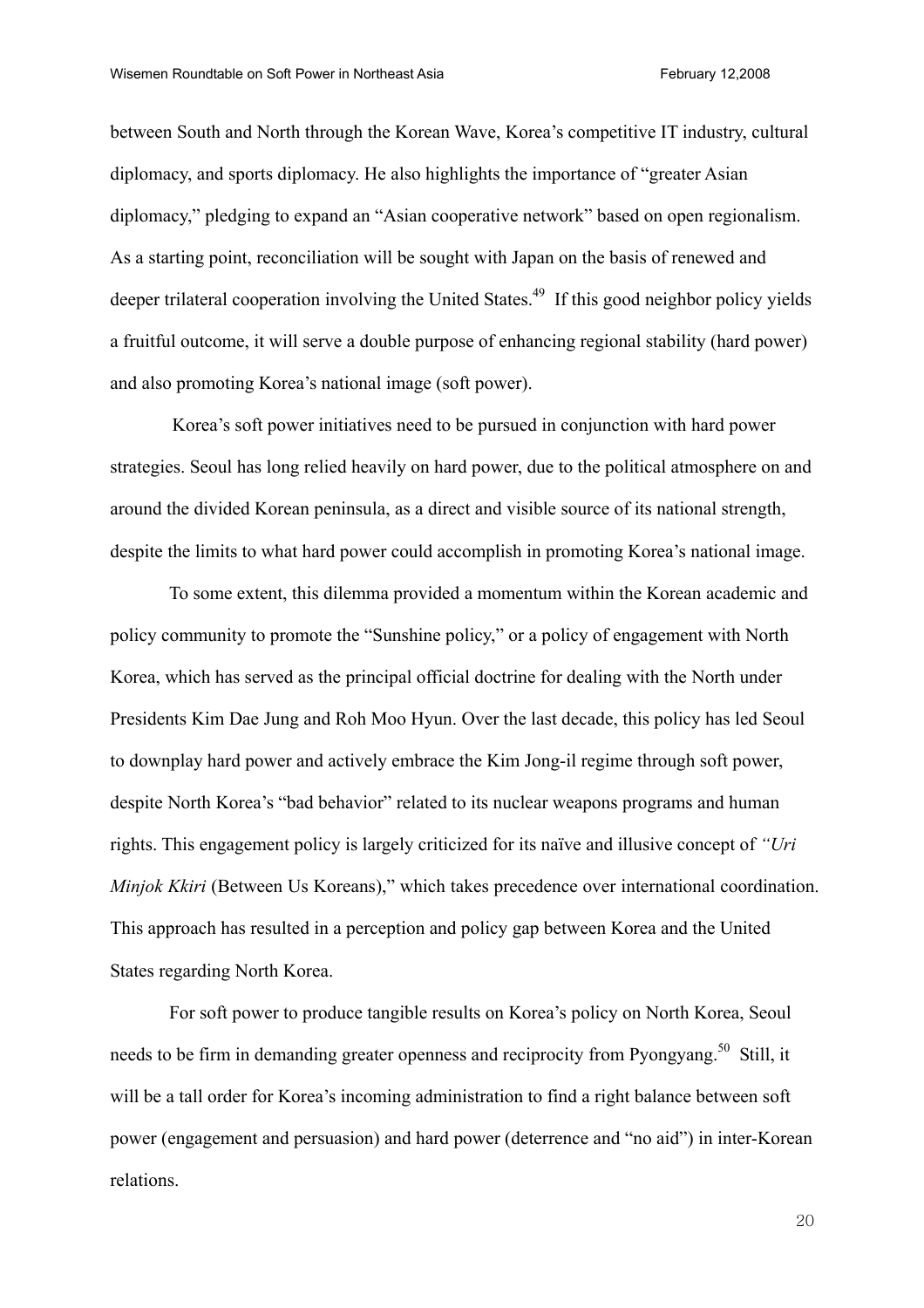At the same time, it has also been difficult to develop soft power instruments. Generally, Korean soft power diplomacy mostly tends to focus on the cultural dimension. In recent years, the Korean government has greatly increased the national culture industry's budget and established a "hall of the Korean Wave" in large cities in China and other Asian countries in order to reinvigorate the *Hallryu* phenomena. However, Chinese authorities have expressed their discontent and concerns and have regarded such actions to be an aggressive move from the Korean government to promote the greatness of Korean culture. As a result, the government has belatedly realized that this could provoke a backlash from other countries and jeopardize the access of Korean products, being regarded as a vehicle for the spread of Hallryu, to foreign markets. $51$ 

As discussed above, soft power is much more than just a nation's cultural attractiveness and includes a country's political values, ideals, norms, and methods on carrying out "skillful" diplomacy. It is imperative that various soft power resources such as the expansion of ODA, contribution to global peacekeeping and humanitarian operations, huge investment in budget and personnel for public diplomacy, and active engagement in multilateral institutions and regional community-building efforts are utilized to promote national brand values and overseas networking.

 It should also be pointed out that Korean soft power diplomacy, like that of China and Japan, has largely remained in the hands of the government. In the era of global information and communication, the concept and scope of soft power lie beyond the activities of national governments. The active participation of non-state actors like NGOs, private individuals and civil society is mandatory in efforts to enhance a nation's reputation, mainly through the internet and other media, tourism, and collaboration between diverse NGOs. Such popular participation which would complement governmental efforts could generate more comprehensive perspectives and strategies in accelerating and disseminating soft power. For this reason, it is important for the government to facilitate the activities of various actors in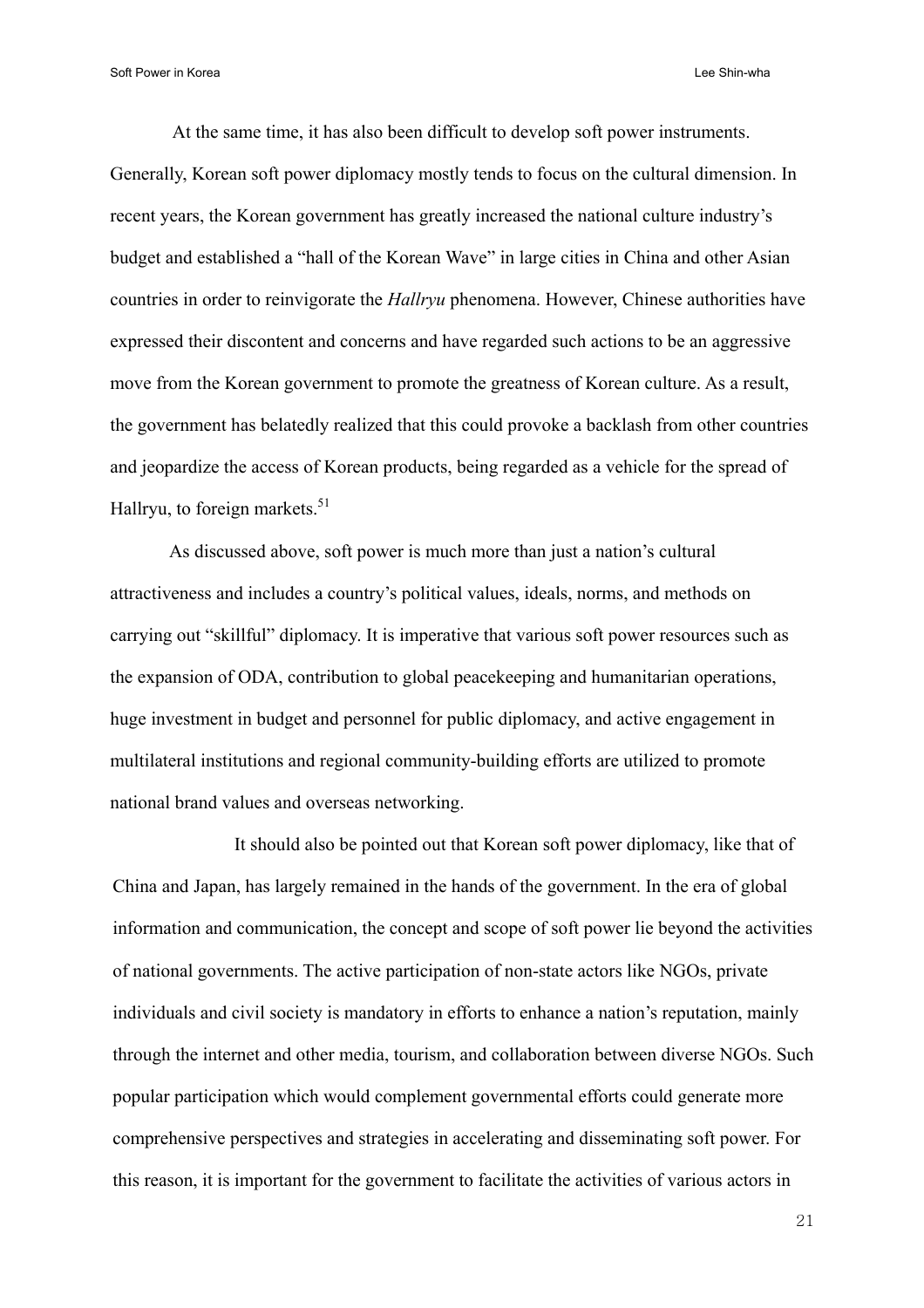different sectors.

# **5. CONCLUSION**

It is largely said that the  $21<sup>st</sup>$  century is an era of soft power which rests on culture, value sharing, knowledge, technology and science, and international exchanges. Soft power is a means to enhance a state's international status, to expand its influence, and to ensure survival in an anarchic world. Therefore, the idea of soft power is not a contrasting concept to hard power, but it is a successful strategy for achieving national policy goals which cannot be achieved by hard power alone. Countries are competing to bolster their own national images through soft power, but at the same time are trying to find an optimum balance in exercising hard and soft power to increase their international influence or to complement its insufficient hard power resources.

In the case of Korea, which remains relatively weak in its hard power, the strategies to promote its "charm" will contribute to improving Korea's national prestige and influence. Yet, these strategies will be tested by how Korea positions itself among the great powers within the region. From a hard power perspective, Korea is too small to be a "balancer" between the Sino-Japanese rivalry in the region and to become an "architect" of the regional order. Realistically, Korea's success of hard power-related foreign policies depends heavily on the regional dynamics that mostly remain beyond its control. In view of soft power initiatives, which are not just driven by great powers, however, Korea as a middle power is big enough to serve as an "honest broker" between great powers to advance regional cooperation and development.<sup>52</sup> Of course, this soft power role cannot be effectively exercised without the country's own hard power capabilities. In this sense, the concept of smart power, which advocates a strategic, balanced combination of soft and hard power, is increasingly important and relevant in Korea's foreign policy. Korea has more to gain than lose if it adopts a more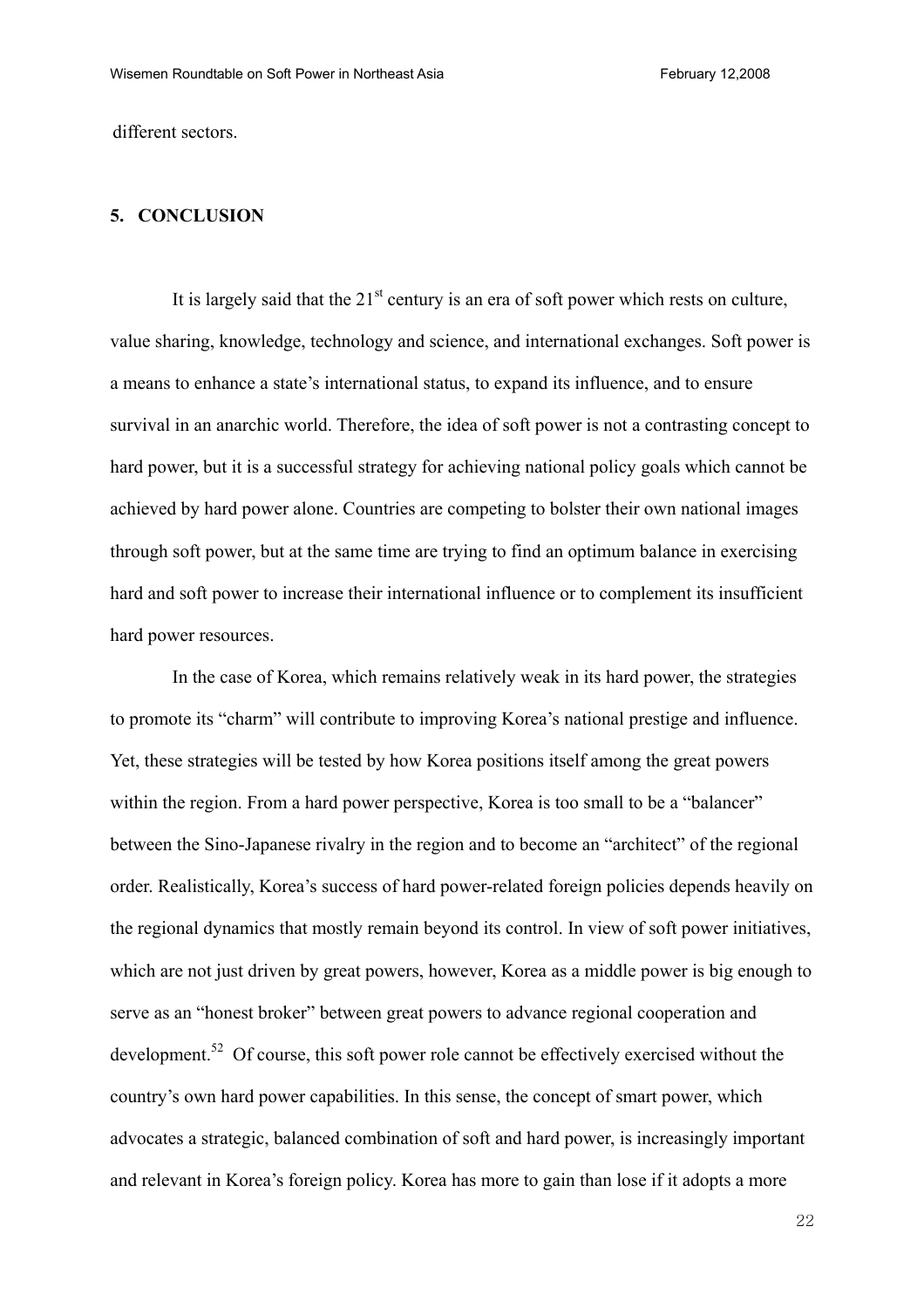coherent and pragmatic policy of a "soft, strong power."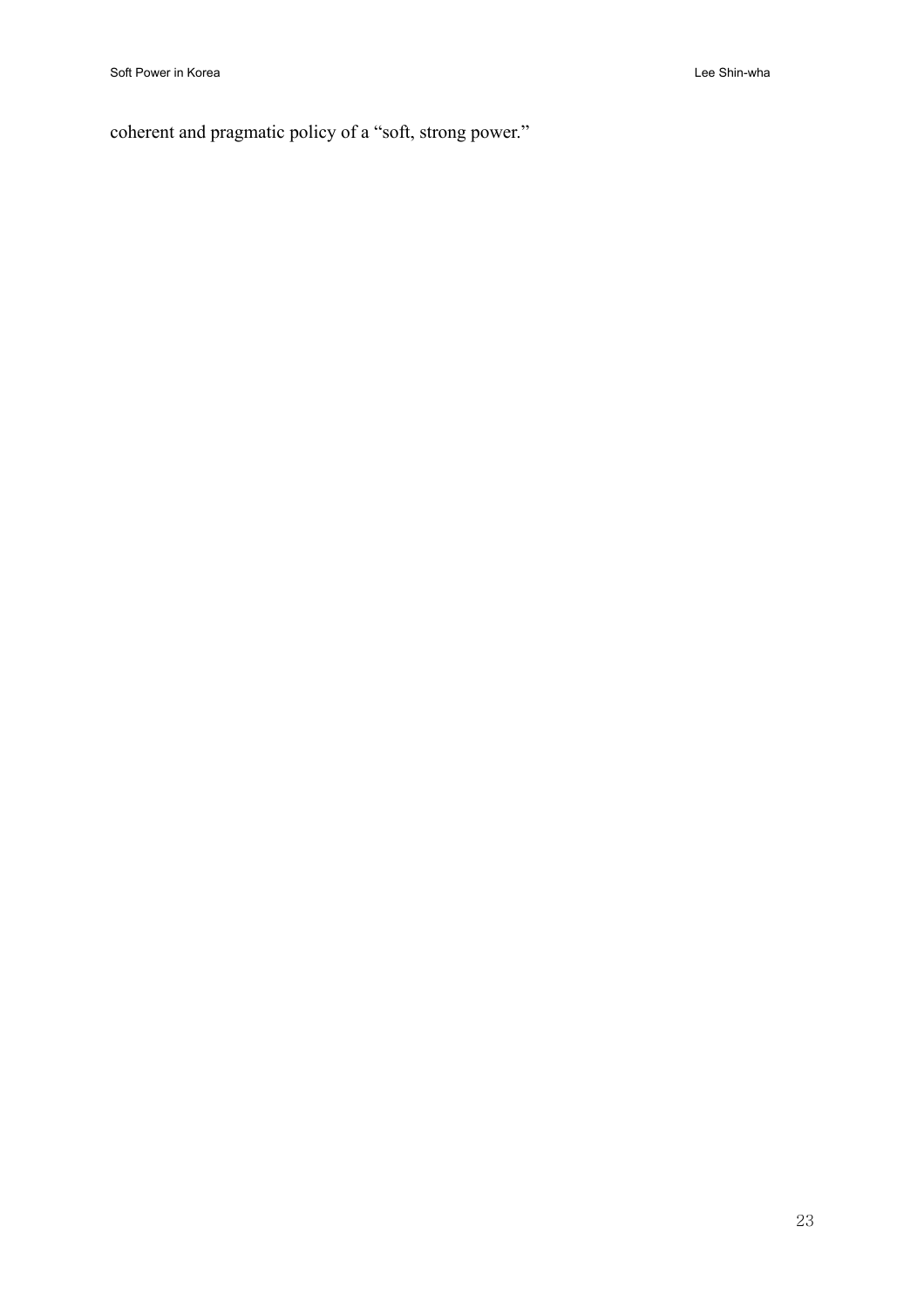# **Appendix**

# **[Korea's Image and Standing in International Relations]**

### **Table 1: Feelings Toward Korea**

Average rating given to South Korea by respondents in the following countries

|                      | Feelings Toward Korea |
|----------------------|-----------------------|
| China                | 73                    |
| Australia            | 56                    |
| India                | 48                    |
| <b>United States</b> | 44                    |

*(0: a very cold and unfavorable feeling 50: not particularly warm or cold 100 a very warm, favorable feeling)*  Source: The Chicago Council on Global Affairs (CCGA) and Asia Society, Global Views 2006, *The United States and the Rise of China and India: Results of a 2006 Multination Survey of Public Opinion*, 2006, p. 49

### **Table 2: Perceived Influence of Countries in Asia by Ranking**

Average rating of the level of influence respondents from the following countries think each country has in Asia.

| Chinese Public       |     | <b>Indian Public</b> | Japanese Public |                      |     |
|----------------------|-----|----------------------|-----------------|----------------------|-----|
| <b>United States</b> | 8.0 | <b>United States</b> | 7.1             | <b>United States</b> | 7.5 |
| China                | 8.0 | India                | 6.3             | China                | 6.3 |
| Russia               | 7.1 | Japan                | 6.0             | Japan                | 6.0 |
| Japan                | 6.8 | China                | 5.9             | Russia               | 5.0 |
| European Union       | 6.7 | Russia               | 5.9             | India                | 4.8 |
| Korea                | 6.7 | European Union       | 5.5             | Korea                | 4.8 |
| India                | 6.3 | Korea                | 5.2             | European Union       | 4.5 |
| Australia            | 6.2 | Australia            | 5.2             | Australia            | 3.9 |
| Indonesia            | 5.8 | Indonesia            | 4.7             | Indonesia            | 3.8 |

*(0: not at all influential 10: extremely influential)* 

Source: The Chicago Council on Global Affairs (CCGA) and Asia Society, Global Views 2006, *The United States and the Rise of China and India: Results of a 2006 Multination Survey of Public Opinion*, 2006, p. 83 The Chicago Council on Global Affairs (CCGA) and Japan Economic foundation, Global Views 2006, *The United States and Japan: Responding to the Rise of China and India: Results of a 2006 Multination Survey of Public Opinion*, 2006, p. 54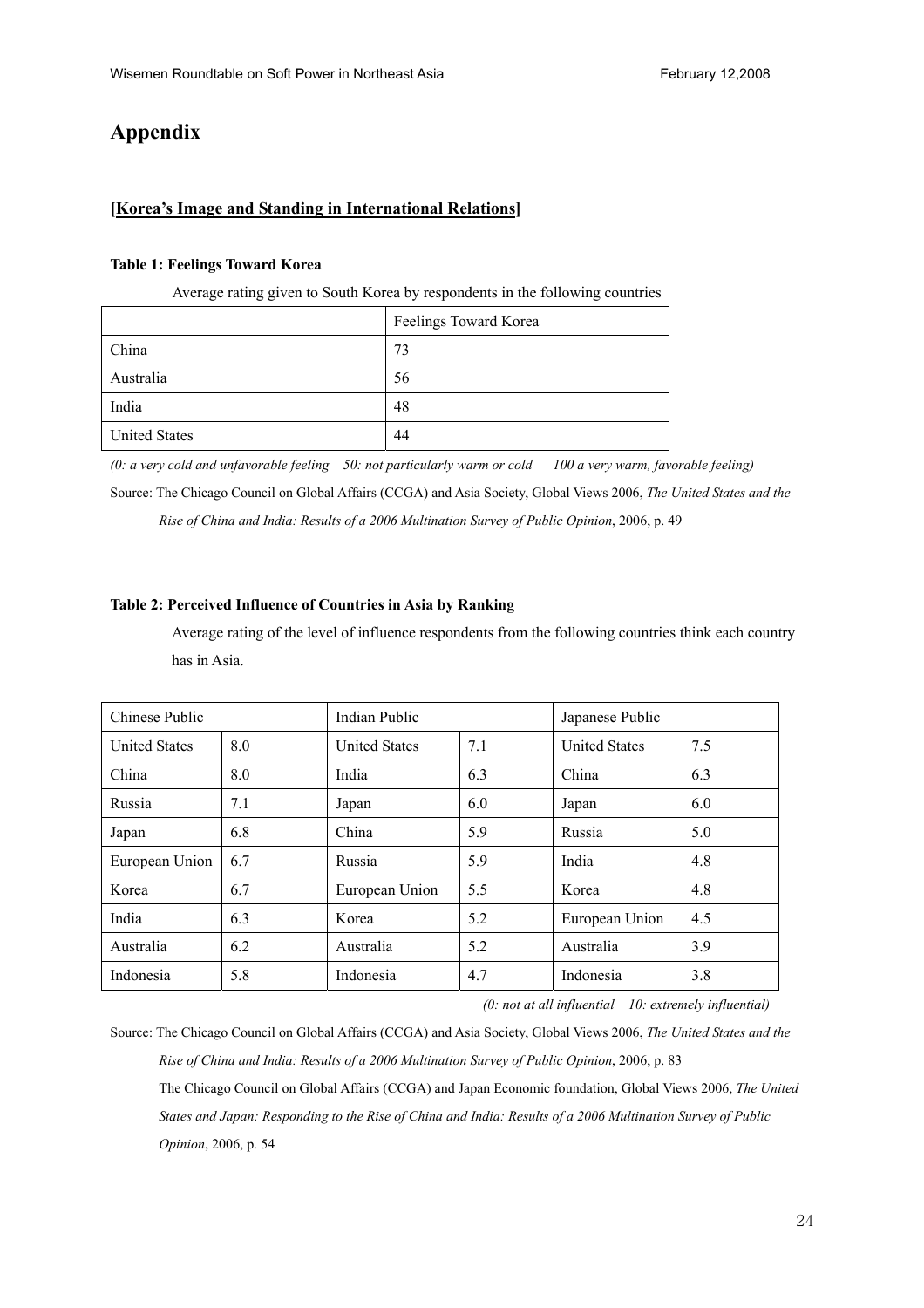### **Table 3:Korea's Role in Resolving Key Problems in Asia**

Percentage in each country who believe that china plays a very or somewhat positive role or a very or somewhat negative role in resolving key problems facing Asia

|                      | Negative | Positive |
|----------------------|----------|----------|
| Korea                | n.a.     | 74       |
| China                | n.a.     | 59       |
| <b>United States</b> | n.a.     | 51       |
| India                | n.a.     | 50       |

Source: The Chicago Council on Global Affairs (CCGA) and Asia Society, Global Views 2006, *The United States and the Rise of China and India: Results of a 2006 Multination Survey of Public Opinion*, 2006, p. 48.

#### **Table 4. Leaders in Innovation: The U.S. View**

Ratings by Americans on how much the following countries are leaders in developing new products and technologies.

| Countries as a leader | <b>Now</b> | In Ten Years | Difference |
|-----------------------|------------|--------------|------------|
| in Innovation         |            |              |            |
| <b>United States</b>  | 7.6        | 7.3          | $-0.3$     |
| Japan                 | 6.9        | 7.0          | $+0.1$     |
| China                 | 5.5        | 6.1          | $+0.6$     |
| Germany               | 5.3        | 5.6          | $+0.3$     |
| India                 | 3.8        | 4.6          | $+0.8$     |
| South Korea           | 3.8        | 4.5          | $+0.7$     |

*(0: not at all a leader 10: very much a leader)* 

Source: The Chicago Council on Global Affairs (CCGA) and Asia Society, Global Views 2006, *The United States and the Rise of China and India: Results of a 2006 Multination Survey of Public Opinion*, 2006, p. 24.

#### **Table 5. Leaders in Innovation: The Chinese View**

Ratings by Chinese on how much the following countries are leaders in developing new products and technologies.

| Countries as a leader | <b>Now</b> | In Ten Years | Difference |
|-----------------------|------------|--------------|------------|
| in Innovation         |            |              |            |
| <b>United States</b>  | 8.5        | 8.6          | $-0.1$     |
| Japan                 | 7.5        | 7.7          | $+0.2$     |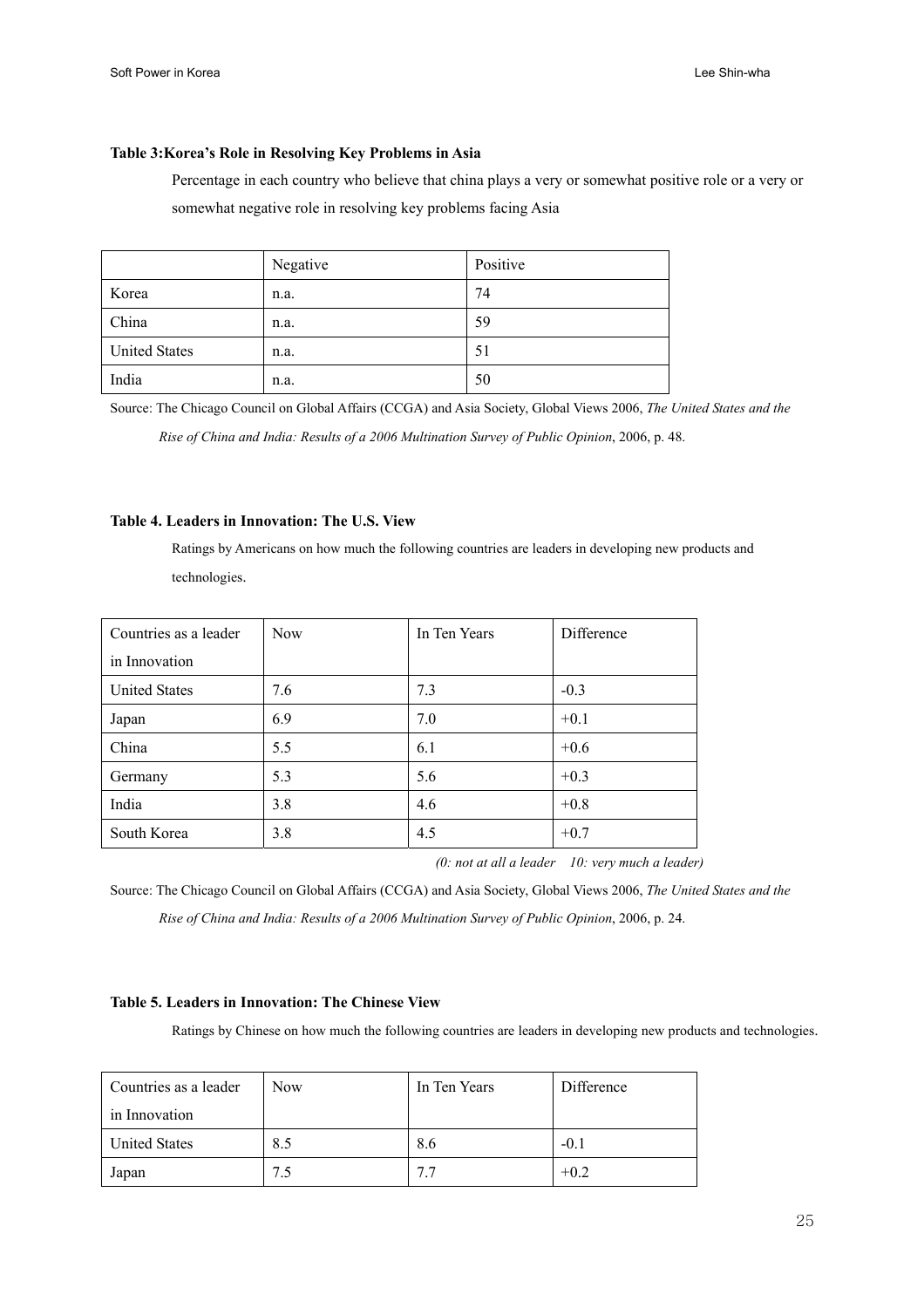| Germany     | 7.4 | 7.6 | $+0.2$ |
|-------------|-----|-----|--------|
| China       | 7.2 | 7.9 | $+0.7$ |
| South Korea | 7.1 | 7.4 | $+0.3$ |
| India       | 5.8 | 6.4 | $+0.6$ |

*(0: not at all a leader 10: very much a leader)* 

Source: The Chicago Council on Global Affairs (CCGA) and Asia Society, Global Views 2006, *The United States and the Rise of China and India: Results of a 2006 Multination Survey of Public Opinion*, 2006, p.34.

### **Table 6. Leaders in Innovation: The Indian View**

Ratings by Indians how much the following countries are leaders in developing new products and technologies.

| Countries as a leader | <b>Now</b> | In Ten Years | Difference |
|-----------------------|------------|--------------|------------|
| in Innovation         |            |              |            |
| <b>United States</b>  | 6.8        | 7.1          | $+0.3$     |
| India                 | 6.4        | 6.9          | $+0.5$     |
| Japan                 | 6.3        | 6.4          | $+0.1$     |
| China                 | 6.2        | 6.5          | $+0.3$     |
| Germany               | 5.7        | 5.8          | $+0.1$     |
| South Korea           | 5.5        | 5.8          | $+0.3$     |

*(0: not at all a leader 10: very much a leader)* 

Source: The Chicago Council on Global Affairs (CCGA) and Asia Society, Global Views 2006, *The United States and the Rise of China and India: Results of a 2006 Multination Survey of Public Opinion*, 2006, p.41.

# **[Korean Views]**

#### **Table 7: Increase in China's Power**

Percentage in each country who believe it is mainly positive or mainly negative for China to become significantly more powerful economically and militarily

|                      | Significantly More Economic Power |                        | Significantly More Military Power |                        |
|----------------------|-----------------------------------|------------------------|-----------------------------------|------------------------|
|                      | Mainly Negative                   | <b>Mainly Positive</b> | Mainly Negative                   | <b>Mainly Positive</b> |
| Korea                | 41                                | 59                     | 68                                | 31                     |
| China                |                                   | 91                     | 6                                 | 90                     |
| <b>United States</b> | 46                                | 47                     | 75                                | 19                     |
| India                | 39                                | 46                     | 46                                | 40                     |

Source: The Chicago Council on Global Affairs (CCGA) and Asia Society, Global Views 2006, *The United States and the*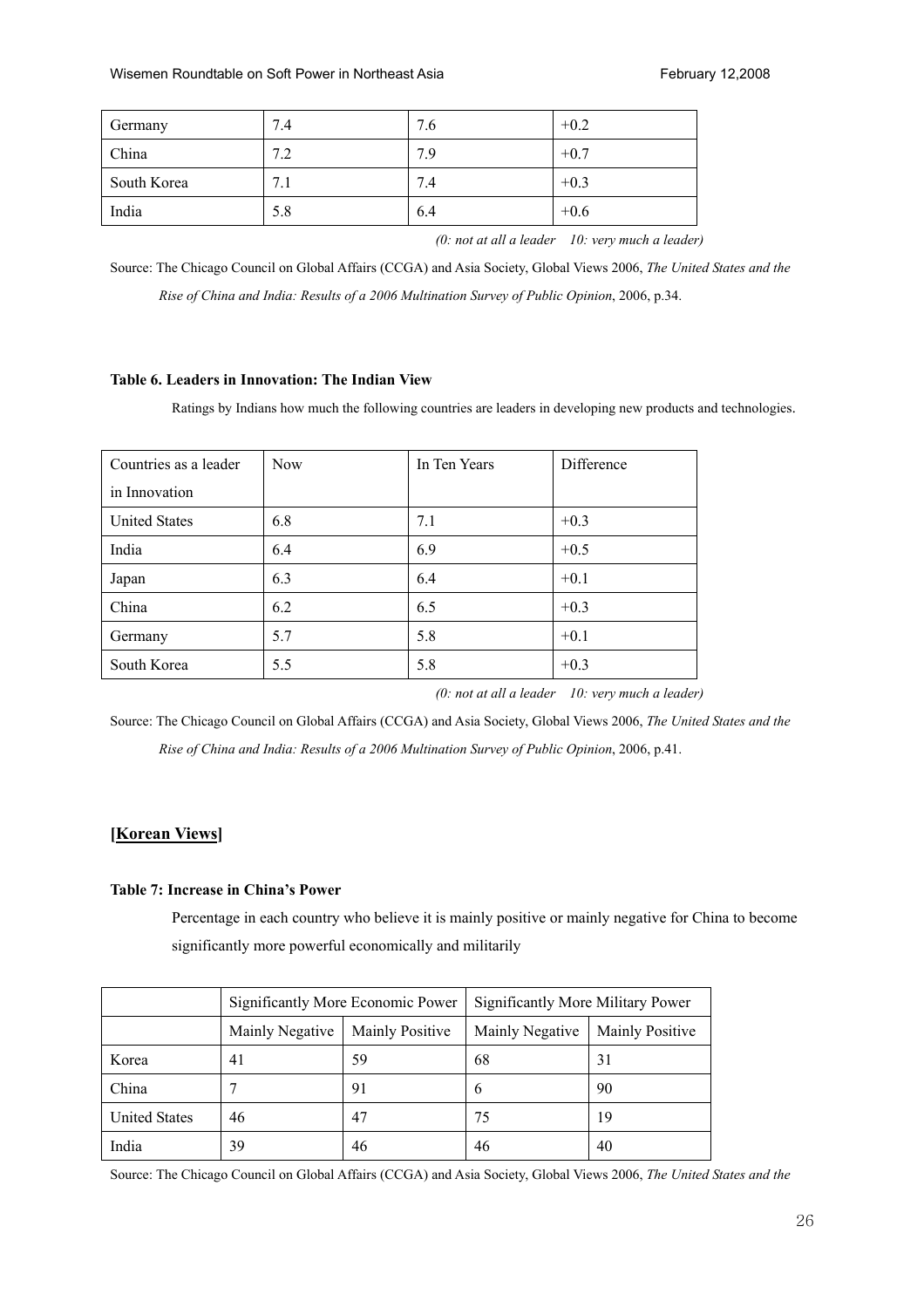*Rise of China and India: Results of a 2006 Multination Survey of Public Opinion*, 2006, p. 37.

Note: When evaluating the development of China as a world power as a potential threat, the highest level of concern was found in Korea, where 49 percent of the Korean public perceives it as a critical threat.

#### **Table 8: Increase in India's Power**

Percentage in each country who believe it is mainly positive or mainly negative for India to become significantly more powerful economically and militarily

|                      | Significantly More Economic Power |                        | Significantly More Military Power |                        |
|----------------------|-----------------------------------|------------------------|-----------------------------------|------------------------|
|                      | Mainly Negative                   | <b>Mainly Positive</b> | Mainly Negative                   | <b>Mainly Positive</b> |
| Korea                | 44                                | 53                     | 71                                | 26                     |
| China                | 26                                | 56                     | 26                                | 56                     |
| <b>United States</b> | 39                                | 53                     | 69                                | 24                     |
| India                | 25                                | 63                     | 24                                | 65                     |

Source: The Chicago Council on Global Affairs (CCGA) and Asia Society, Global Views 2006, *The United States and the Rise of China and India: Results of a 2006 Multination Survey of Public Opinion*, 2006, p. 44.

#### **Table 9: Feelings Toward China**

Average rating given to China by respondents in the following countries

|                      | Feelings Toward China |
|----------------------|-----------------------|
| Korea                | 60                    |
| <b>United States</b> | 40                    |
| India                | 54                    |
| Australia            | 61                    |
| Japan                | 30                    |

*(0: a very cold and unfavorable feeling 50: not particularly warm or cold 100 a very warm, favorable feeling)* 

Source: The Chicago Council on Global Affairs (CCGA) and Asia Society, Global Views 2006, *The United States and the Rise of China and India: Results of a 2006 Multination Survey of Public Opinion*, 2006, p. 39.

The Chicago Council on Global Affairs (CCGA) and Japan Economic foundation, Global Views 2006, *The United States and Japan: Responding to the Rise of China and India: Results of a 2006 Multination Survey of Public Opinion*, 2006, p. 16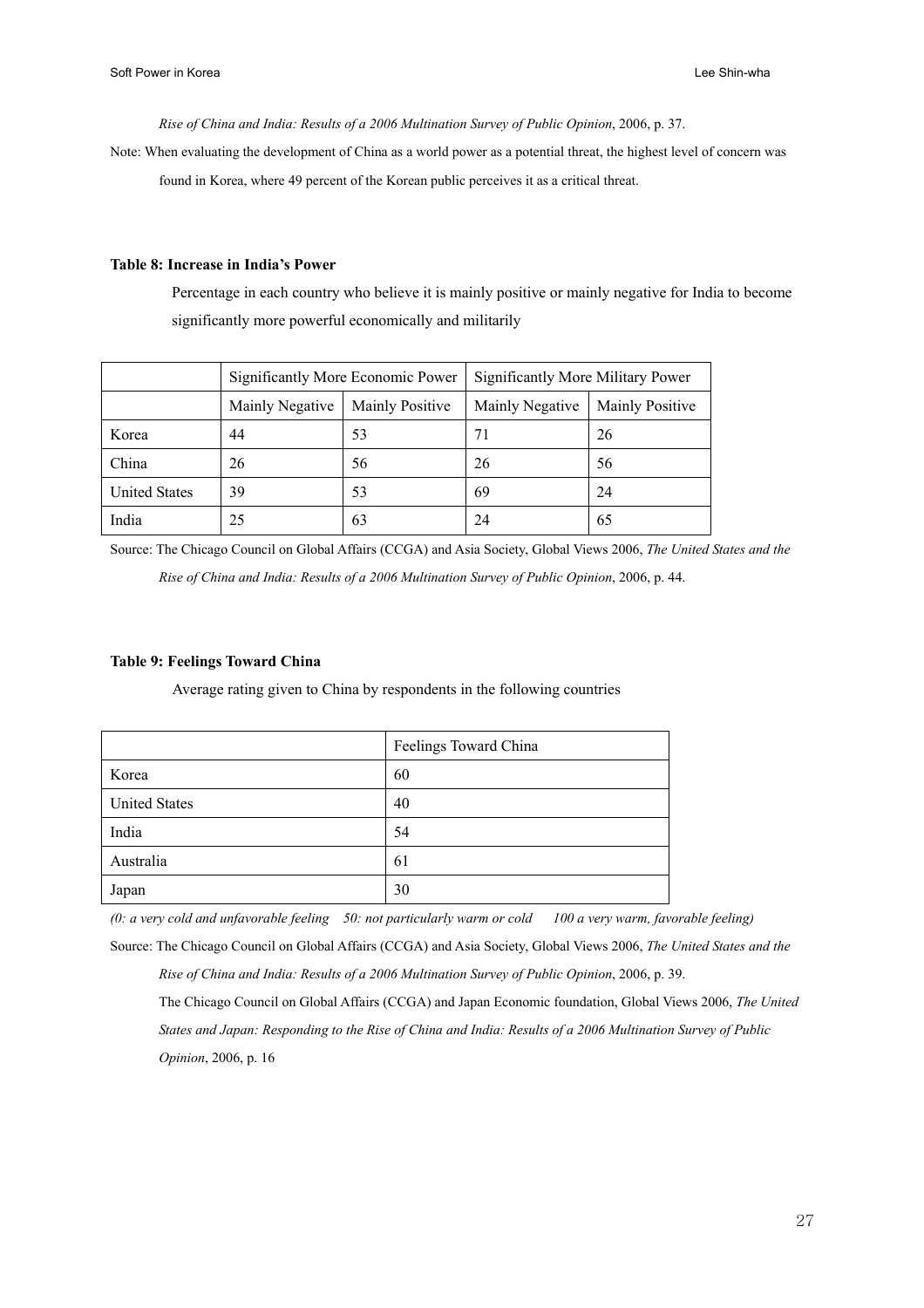#### **Table 10: Feelings Toward Japan**

Average rating given to Japan by respondents in the following countries

|                      | Feelings Toward Japan |
|----------------------|-----------------------|
| Korea                | 39                    |
| China                | 36                    |
| <b>United States</b> | 58                    |
| India                | 54                    |
| Australia            | 64                    |

*(0: a very cold and unfavorable feeling 50: not particularly warm or cold 100 a very warm, favorable feeling)*  Source: The Chicago Council on Global Affairs (CCGA) and Asia Society, Global Views 2006, *The United States and the Rise of China and India: Results of a 2006 Multination Survey of Public Opinion*, 2006, p. 46

#### **Table 11: Extending UN Security Council Membership to Japan**

Percentage in each country who favor or oppose Japan becoming a permanent member of the UN Security Council

|                      | Oppose       | Depends | Favor |
|----------------------|--------------|---------|-------|
| Korea                | 72           | 8       | 18    |
| China                | 75           | 8       | 10    |
| <b>United States</b> | 29           |         | 66    |
| India                | 29           | 16      | 46    |
| Japan                | $\mathbf{r}$ | 24      | 69    |

Source: The Chicago Council on Global Affairs (CCGA) and Asia Society, Global Views 2006, *The United States and the Rise of China and India: Results of a 2006 Multination Survey of Public Opinion*, 2006, p. 46 The Chicago Council on Global Affairs (CCGA) and Japan Economic foundation, Global Views 2006, *The United States and Japan: Responding to the Rise of China and India: Results of a 2006 Multination Survey of Public Opinion*, 2006, p. 26

# **Table 12: Extending UN Security Council Membership to India**

Percentage in each country who favor or oppose India becoming a permanent member of the UN Security Council

|       | Oppose | Depends        | Favor |
|-------|--------|----------------|-------|
| Korea | 34     | $\Omega$<br>10 | 46    |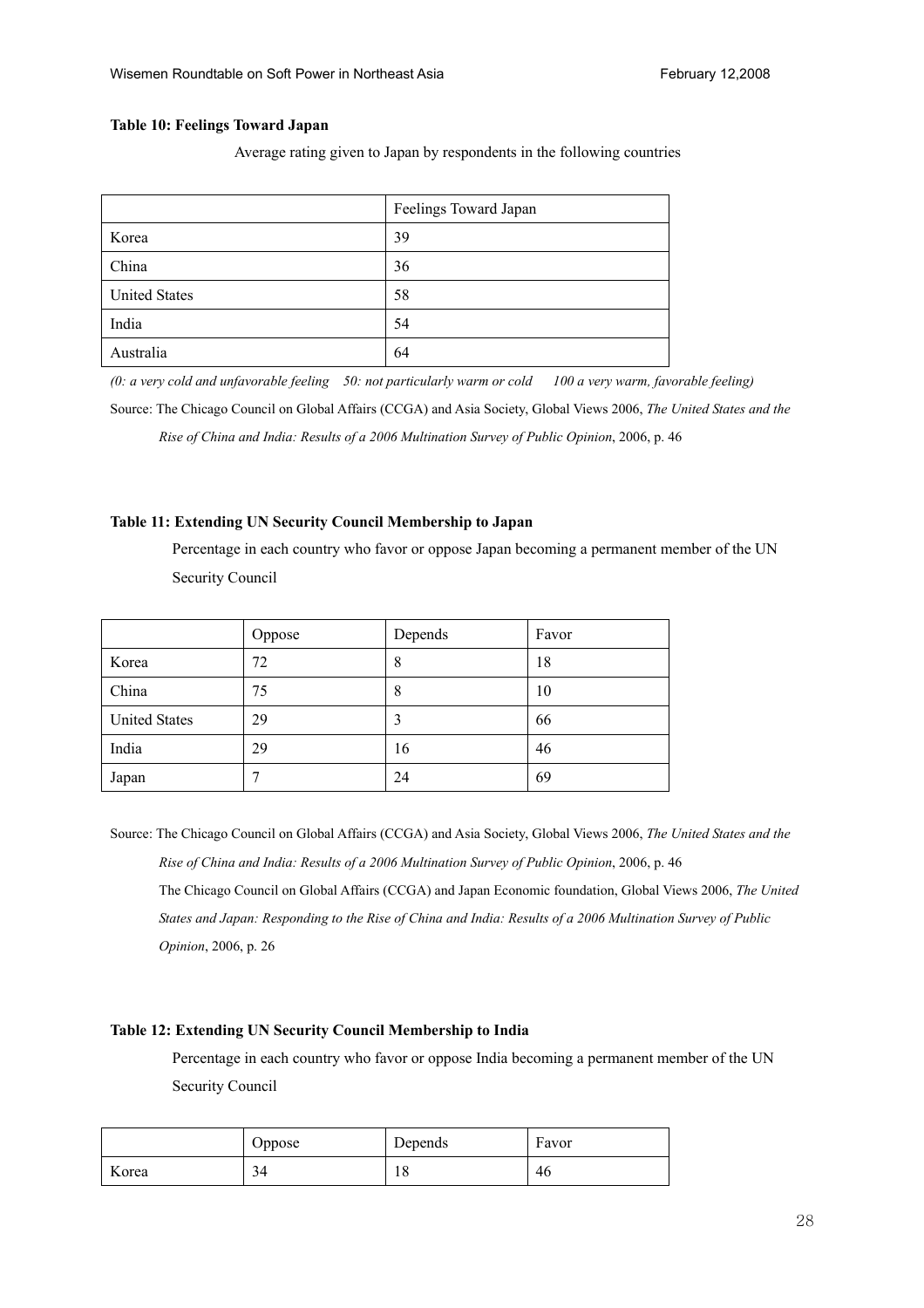| China                | 32  | 20 | $\gamma$  |
|----------------------|-----|----|-----------|
| <b>United States</b> | 42  |    | 53        |
| India                | . . |    | ז ד<br>ل. |
| Japan                | 25  | 45 | 30        |

Source: The Chicago Council on Global Affairs (CCGA) and Asia Society, Global Views 2006, *The United States and the* 

*Rise of China and India: Results of a 2006 Multination Survey of Public Opinion*, 2006, p. 45 The Chicago Council on Global Affairs (CCGA) and Japan Economic foundation, Global Views 2006, *The United States and Japan: Responding to the Rise of China and India: Results of a 2006 Multination Survey of Public Opinion*, 2006, p. 23

### **Table 13: China's Role in Resolving Key Problems in Asia**

Percentage in each country who believe that China plays a very or somewhat positive role or a very or somewhat negative role in resolving key problems facing Asia

|                      | Negative | Positive |
|----------------------|----------|----------|
| Korea                | 44       | 53       |
| China                | 10       | 80       |
| <b>United States</b> | 47       | 44       |
| India                | 21       | 62       |
| Japan                | 48       | 52       |

Source: The Chicago Council on Global Affairs (CCGA) and Asia Society, Global Views 2006, *The United States and the* 

*Rise of China and India: Results of a 2006 Multination Survey of Public Opinion*, 2006, p. 39.

The Chicago Council on Global Affairs (CCGA) and Japan Economic foundation, Global Views 2006, *The United States and Japan: Responding to the Rise of China and India: Results of a 2006 Multination Survey of Public Opinion*, 2006, p. 54

#### **Table 14: U.S. Role in Resolving Key Problems in Asia**

Percentage in each country who believe that United States plays a very or somewhat positive role or a very or somewhat negative role in resolving key problems facing Asia

|                      | Very or Somewhat Negative | Very or Somewhat Positive |
|----------------------|---------------------------|---------------------------|
| Korea                | 40                        | 58                        |
| China                | 29                        | 59                        |
| <b>United States</b> | 15                        | 77                        |
| India                | 17                        | 66                        |

Source: The Chicago Council on Global Affairs (CCGA) and Asia Society, Global Views 2006, *The United States and the* 

*Rise of China and India: Results of a 2006 Multination Survey of Public Opinion*, 2006, p. 39.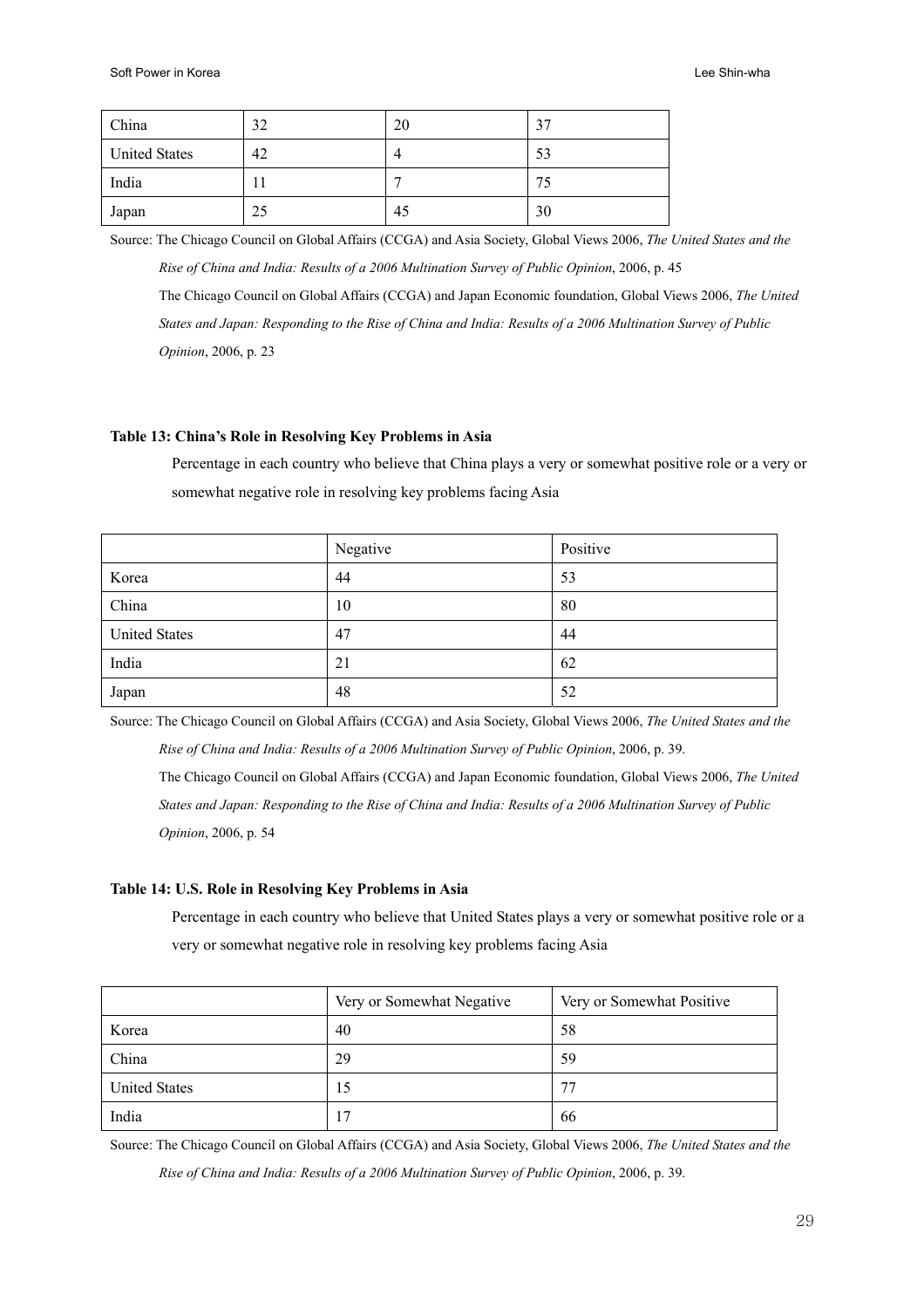# **Table 15: India's Role in Resolving Key Problems in Asia**

Percentage in each country who believe that India plays a very or somewhat positive role or a very or somewhat negative role in resolving key problems facing Asia

|                      | Negative | Positive |
|----------------------|----------|----------|
| Korea                | 42       | 50       |
| China                | 30       | 48       |
| <b>United States</b> | 41       | 50       |
| India                | 14       | 69       |

Source: The Chicago Council on Global Affairs (CCGA) and Asia Society, Global Views 2006, *The United States and the* 

*Rise of China and India: Results of a 2006 Multination Survey of Public Opinion*, 2006, p. 45

### **Table 16: U.S. as World Policeman**

 Percentage who agree with the following statements about the United States playing the role of "world policeman."

|                      | The US does not have the responsibility to | The US is playing the role of policeman |
|----------------------|--------------------------------------------|-----------------------------------------|
|                      | play the role of world policeman           | more than it should be                  |
| Korea                | 60                                         | 73                                      |
| China                | 61                                         | 77                                      |
| <b>United States</b> | 75                                         | 76                                      |
| India                | 35                                         | 53                                      |
| Australia            | 69                                         | 79                                      |

Source: The Chicago Council on Global Affairs (CCGA) and Asia Society, Global Views 2006, *The United States and the Rise of China and India: Results of a 2006 Multination Survey of Public Opinion*, 2006, p. 51

# **Table 17: U.S. Influence in Asia**

Percentage from each country who believe U.S. influence in Asia has increased, remained about the same, or decreased in the past ten years

|                      | Increased | Remained about The Same | Decreased |
|----------------------|-----------|-------------------------|-----------|
| Korea                | 14        | 47                      | 39        |
| China                | 19        | 24                      | 43        |
| <b>United States</b> | 18        | 48                      | 29        |
| India                | 13        | 21                      | 46        |
| Japan                | 11        | 38                      | 51        |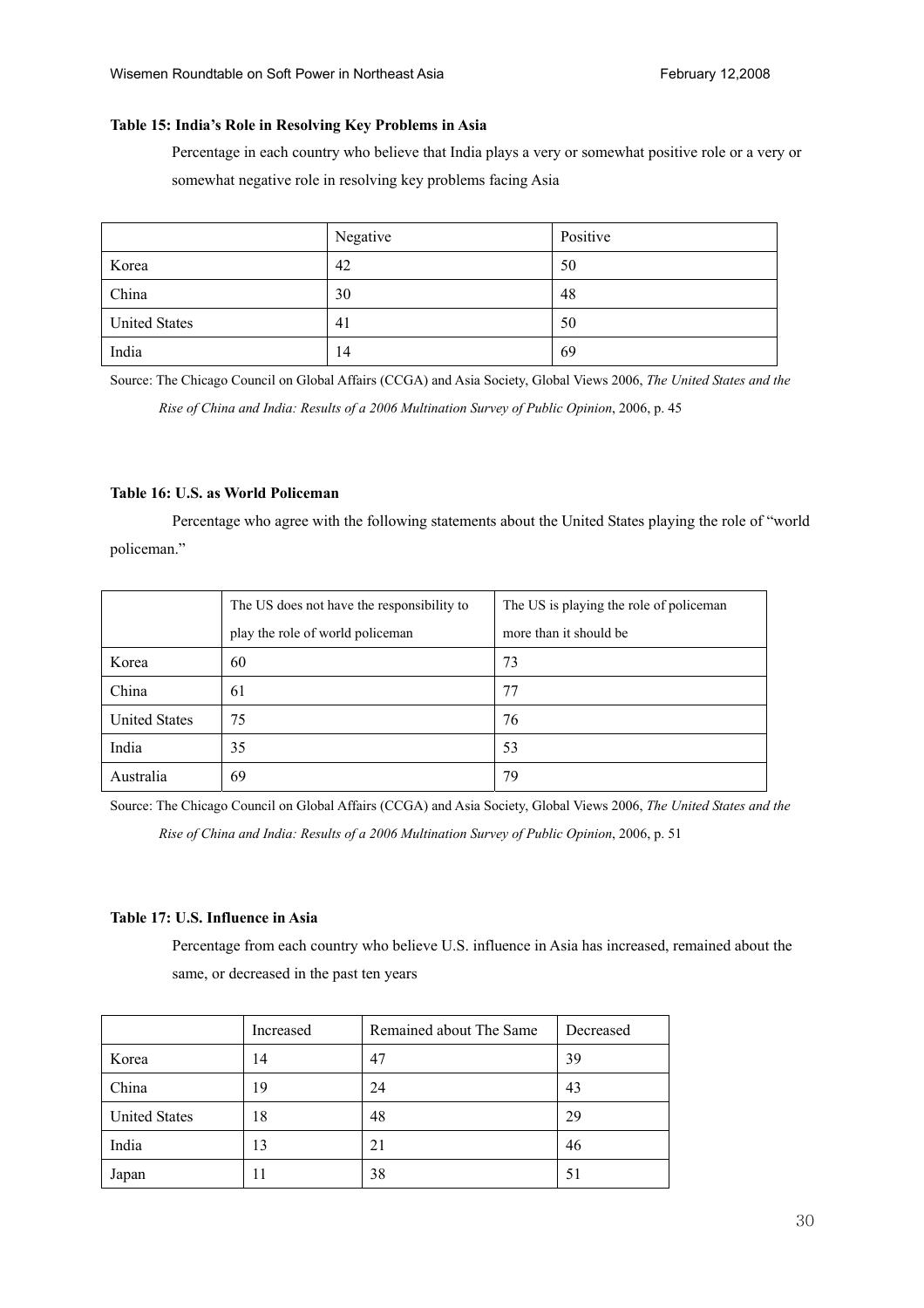Source: The Chicago Council on Global Affairs (CCGA) and Asia Society, Global Views 2006, *The United States and the Rise of China and India: Results of a 2006 Multination Survey of Public Opinion*, 2006, p. 50 The Chicago Council on Global Affairs (CCGA) and Japan Economic foundation, Global Views 2006, *The United States and Japan: Responding to the Rise of China and India: Results of a 2006 Multination Survey of Public Opinion*, 2006, p. 33

### **Table 18: U.S. Superpower Status in the Next 50 Years**

Percentage who agree with the following statements about what will happen over the next 50 years

|                      | The US will be surpassed in | Another nation will become | The US will continue to be |  |
|----------------------|-----------------------------|----------------------------|----------------------------|--|
|                      | power by another nation     | as powerful as the US      | the world's leading power  |  |
| Korea                | 17                          | 51                         | 31                         |  |
| China                | 27                          | 33                         | 23                         |  |
| <b>United States</b> | 16                          | 39                         | 40                         |  |
| India                | 23                          | 30                         | 28                         |  |
| Japan                | 17                          | 39                         | 44                         |  |

Source: The Chicago Council on Global Affairs (CCGA) and Asia Society, Global Views 2006, *The United States and the Rise of China and India: Results of a 2006 Multination Survey of Public Opinion*, 2006, p. 51

The Chicago Council on Global Affairs (CCGA) and Japan Economic foundation, Global Views 2006, *The United States and Japan: Responding to the Rise of China and India: Results of a 2006 Multination Survey of Public Opinion*, 2006, p. 30.

#### **Table 19: Views on the Iraq War**

Percentage who agree with each statement

|                      | The threat of terrorism | The war will lead to the | The war has worsened     | The experience of the Iraq war  |
|----------------------|-------------------------|--------------------------|--------------------------|---------------------------------|
|                      | has been reduced by     | spread of democracy in   | America's relations with | should make nations more        |
|                      | the Iraq war            | the Middle East          | the Muslim world         | cautious about using military   |
|                      |                         |                          |                          | force to deal with rogue states |
| Korea                | 17                      | 24                       | 73                       | 73                              |
| China                | 25                      | 41                       | 55                       | 56                              |
| <b>United States</b> | 35                      | 32                       | 66                       | 66                              |
| India                | 42                      | 43                       | 56                       | 51                              |
| Australia            | 14                      | 27                       | 91                       | 85                              |
| Japan                | 21                      | 31                       | 82                       | 85                              |

Source: The Chicago Council on Global Affairs (CCGA) and Asia Society, Global Views 2006, *The United States and the*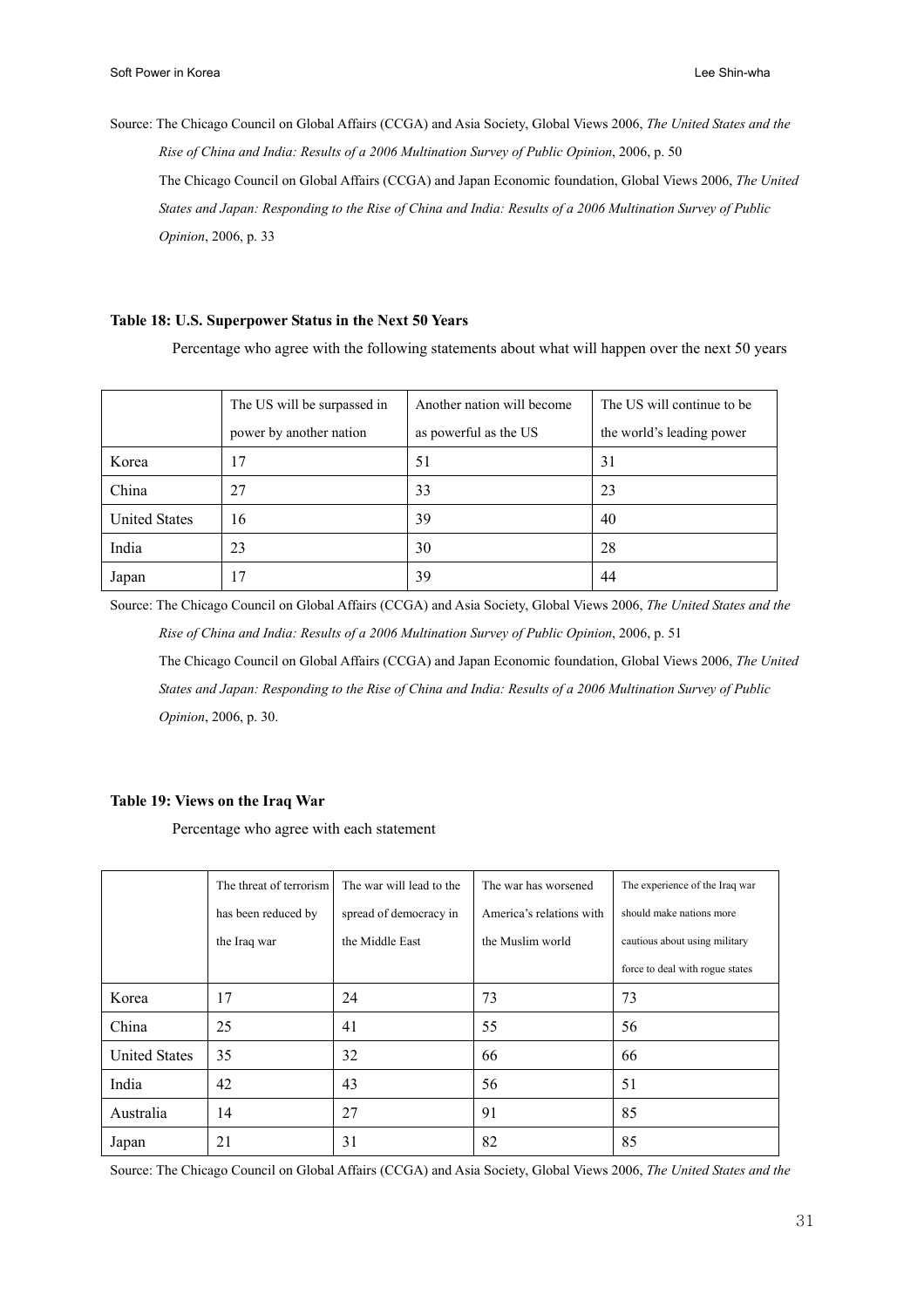*Rise of China and India: Results of a 2006 Multination Survey of Public Opinion*, 2006, p. 52 The Chicago Council on Global Affairs (CCGA) and Japan Economic foundation, Global Views 2006, *The United States and Japan: Responding to the Rise of China and India: Results of a 2006 Multination Survey of Public Opinion*, 2006, p. 34

### **Table 20: U.S. Military Presence in East Asia**

 Percentage in each country who think the U.S. military presence in East Asia should be increased, maintained at its present level, or decreased

|                      | Decreased | Maintained | Increased   |
|----------------------|-----------|------------|-------------|
| Korea                | 24        | 15         | 59          |
| China                | 64        | 15         |             |
| <b>United States</b> | 30        | 57         | 8           |
| India                | 38        | 13         | 30          |
| Japan                | 59        | 35         | $\mathbf b$ |

Source: The Chicago Council on Global Affairs (CCGA) and Asia Society, Global Views 2006, *The United States and the Rise of China and India: Results of a 2006 Multination Survey of Public Opinion*, 2006, p. 51 The Chicago Council on Global Affairs (CCGA) and Japan Economic foundation, Global Views 2006, *The United States and Japan: Responding to the Rise of China and India: Results of a 2006 Multination Survey of Public Opinion*, 2006, p. 35

### **Table 21: U.S. Troops in Korea**

 Percentage in each country who say the 30,000 troops that the United States currently has in South Korea is too many, too few, or about right.

|                      | Too Many | About Right | Too Few |
|----------------------|----------|-------------|---------|
| Korea                | 36       | ο           | 54      |
| China                | 65       |             |         |
| <b>United States</b> | 42       | 10          | 42      |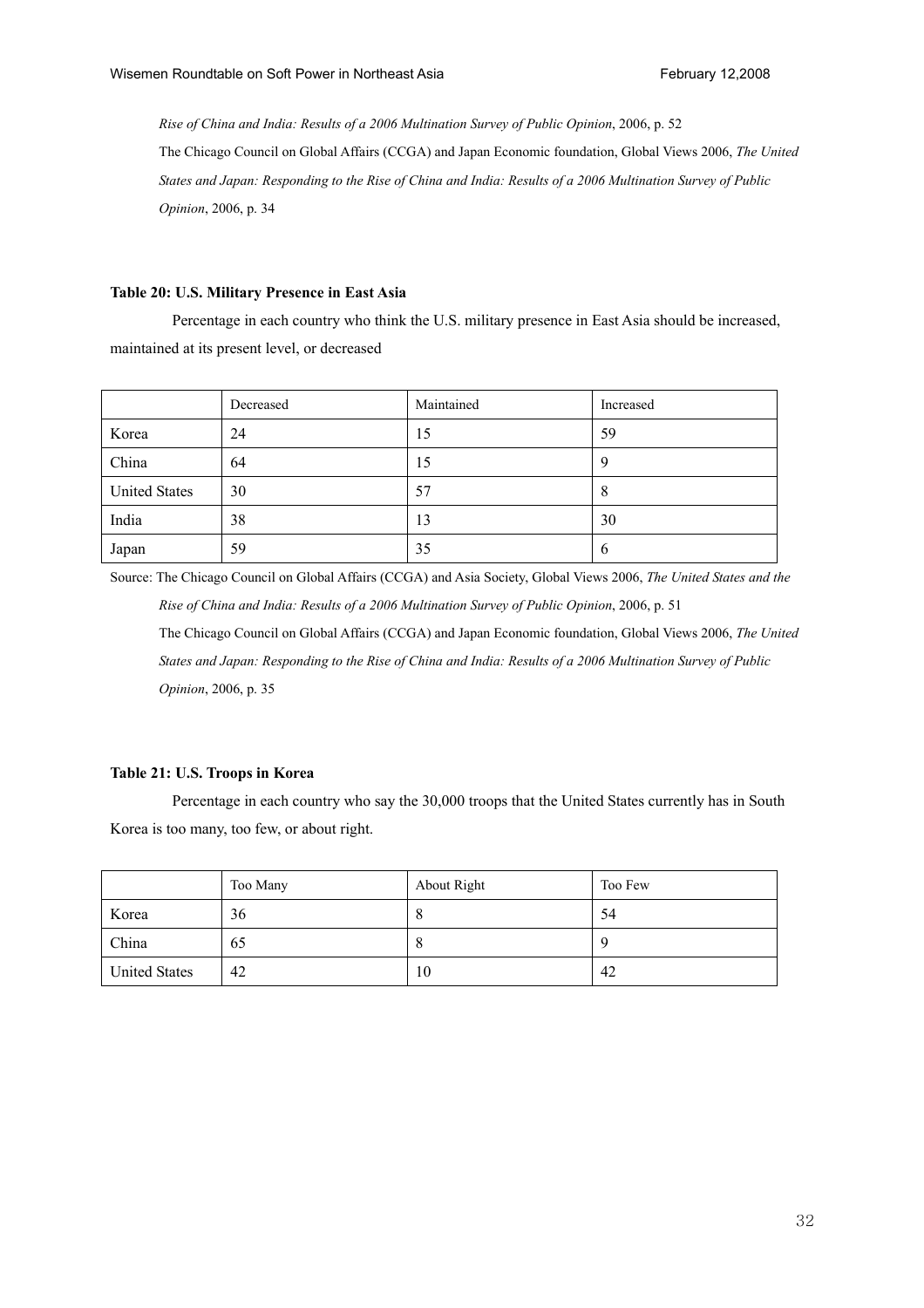#### **Table 22: Trust of Countries to Act Responsibly in the World**

Percentage in each country who say the following countries can be trusted somewhat or a great deal, or not much or not at all to act responsibly in the world

|                      | Trust of U.S.            |            | Trust of China           |                          | Trust of Japan |                          | Trust of India           |                          |
|----------------------|--------------------------|------------|--------------------------|--------------------------|----------------|--------------------------|--------------------------|--------------------------|
|                      | Not much                 | Somewhat   | Not much                 | Somewhat                 | Not much       | Somewhat                 | Not much                 | Somewhat                 |
|                      | or Not at                | or a great | or Not at                | or a great               | or Not at      | or a great               | or Not at                | or a great               |
|                      | all                      | deal       | all                      | deal                     | all            | deal                     | all                      | deal                     |
| Korea                | 53                       | 46         | 61                       | 38                       | 81             | 19                       | 50                       | 46                       |
| China                | 59                       | 35         | $\overline{\phantom{0}}$ | $\overline{\phantom{a}}$ | 79             | 14                       | 68                       | 23                       |
| <b>United States</b> | $\overline{\phantom{a}}$ |            | 58                       | 37                       | 24             | 71                       | 46                       | 49                       |
| India                | 52                       | 39         | 49                       | 42                       | 41             | 46                       | $\overline{\phantom{0}}$ | $\overline{\phantom{0}}$ |
| Japan                | 34                       | 65         | 83                       | 16                       |                | $\overline{\phantom{a}}$ | 51                       | 49                       |

Source: The Chicago Council on Global Affairs (CCGA) and Asia Society, Global Views 2006, *The United States and the* 

*Rise of China and India: Results of a 2006 Multination Survey of Public Opinion*, 2006, p. 57

The Chicago Council on Global Affairs (CCGA) and Japan Economic foundation, Global Views 2006, *The United* 

*States and Japan: Responding to the Rise of China and India: Results of a 2006 Multination Survey of Public* 

*Opinion*, 2006, p. 54

- <sup>2</sup> Robert Dahl, "The Concept of Power." *Behavioral Science* 2, 1957, pp. 202-203.<br><sup>3</sup> Joseph S. Nue, *Bound to Lead: The Changing Nature of American Power* (Naw N
- Joseph S. Nye, *Bound to Lead: The Changing Nature of American Power* (New York: Basic Books, 1990), p. 33. 4
- Nye, 2004, p. 11, p. 30

l

 E.H. Carr, *The Twenty Years' Crisis 1919-1939: An Introduction to the Study of International Relations* (Basingstoke: Macmillan, 1939).

- 7 Hans J. Morgenthau, *Politics Among Nations, Third Edition* (New York: Alfred A. Knopf, 1960), p. 73.
- Kenneth Waltz, *Theory of International Politics* (Reading, Mass.: Addison-Wesley, 1979).
- Morgenthau, pp. 158-163, 227-271.
- <sup>10</sup> Robert O. Keohane and Joseph S. Nye, *Power and Interdependence*, Third Edition (New York: Longman, 2001).

<sup>13</sup> "Playing Soft or Hard Cop," *The Economist*, 19 January 2006.<br><sup>14</sup> Nve. 2004.

<sup>&</sup>lt;sup>1</sup> Joseph S. Nye, Jr. *Soft Power: The Means to Success in World Politics* (New York: Public Affairs, 2004).

External Boulding, *Three Faces of Power* (London: Sage publication, 1989), p. 29, p. 51  $^6$  F.H. Corr. *The Turgatic Council* Club 1020: An Introduction to the Study of Internation

<sup>11</sup> Tarik Oguzlu, "Soft Power in Turkish Foreign Policy," *Australian Journal of International Affairs,* 61:1, March 2007.<br><sup>12</sup> Howard H. Lentner, "Hegemony and Autonomy," *Political Studies*, Vol. 53, 2005.

<sup>&</sup>lt;sup>15</sup> Samuel P. Huntington, *The Clash of Civilizations and the Remaking of World Order* (New York: touchstone, 1996).

<sup>16</sup> Richard L. Armitage and Joseph S. Nye, Jr. *CSIS Commission on Smart Power: A Smarter, More Secure America*, (Washington D.C. Center for Strategic and International Studies, 2007).<br><sup>17</sup> Tsuneo Akaha, "Soft Power' in Japan's Security Policy: Implications for Alliance with the United States,"

*Pacific Focus*, Vol. XX, No. 1, Spring 2005.<br><sup>18</sup> Lentner, 2005, ibid.

<sup>19</sup> Sangbae Kim, "Introduction to an Attractive Nation," *Making an Attractive Nation: Future Strategy of Soft Power (Maeryokkukga Mandulgi,* in Korean), Peace Forum 21, Vol.2, Summer 2005.